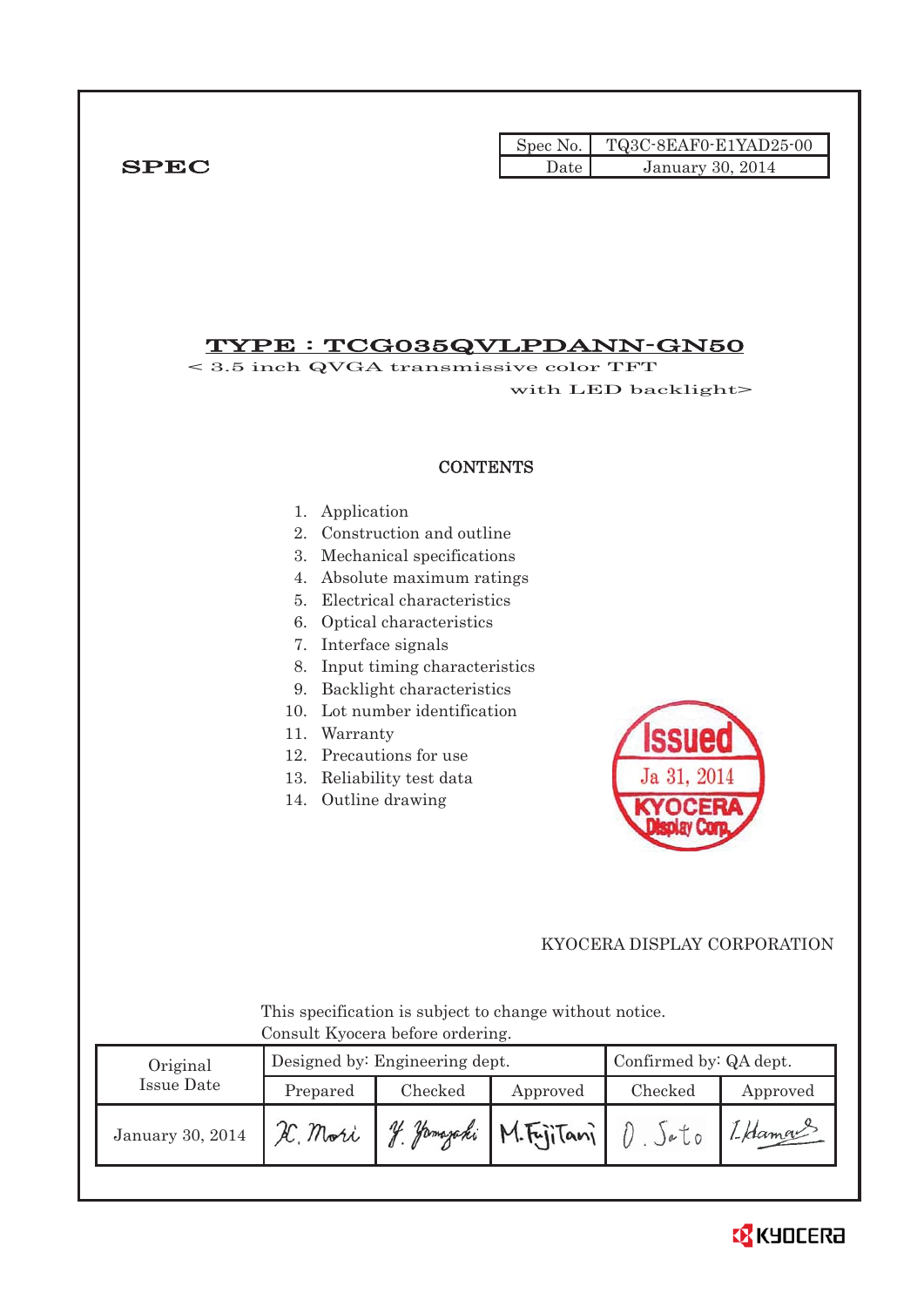# Warning

- 1. This Kyocera LCD module has been specifically designed for use only in electronic devices and industrial machines in the area of audio control, office automation, industrial control, home appliances, etc. The module should not be used in applications where the highest level of safety and reliability are required and module failure or malfunction of such module results in physical harm or loss of life, as well as enormous damage or loss. Such fields of applications include, without limitation, medical, aerospace, communications infrastructure, atomic energy control. Kyocera expressly disclaims any and all liability resulting in any way to the use of the module in such applications.
- 2. Customer agrees to indemnify, defend and hold Kyocera harmless from and against any and all actions, claims, damages, liabilities, awards, costs, and expenses, including legal expenses, resulting from or arising out of Customer's use, or sale for use, or Kyocera modules in applications.

# Caution

1. Kyocera shall have the right, which Customer hereby acknowledges, to immediately scrap or destroy tooling for Kyocera modules for which no Purchase Orders have been received from the Customer in a two-year period.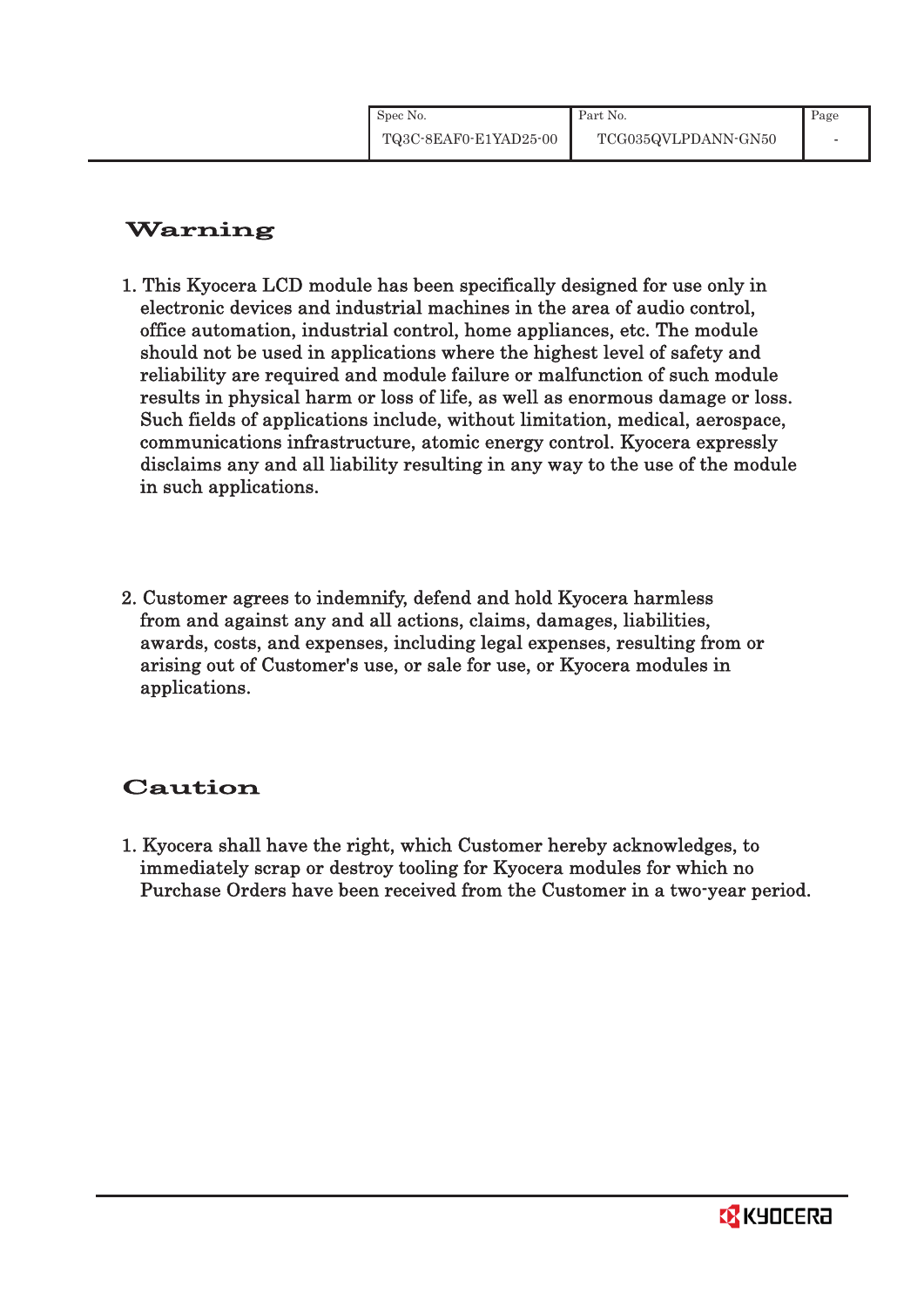|         | $\rm{Date}$ |                                  | Designed by : Engineering dept. |               | Confirmed by $\colon$ QA dept.       |               |                        |
|---------|-------------|----------------------------------|---------------------------------|---------------|--------------------------------------|---------------|------------------------|
|         |             | $\ensuremath{\mathrm{Prepared}}$ |                                 | $\rm Checked$ | Approved                             | $\rm Checked$ | ${\Large\bf Approved}$ |
|         |             |                                  |                                 |               |                                      |               |                        |
|         |             |                                  |                                 |               |                                      |               |                        |
| Rev.No. | $\rm{Date}$ | Page                             |                                 |               | $\label{eq:2} \textbf{Descriptions}$ |               |                        |
|         |             |                                  |                                 |               |                                      |               |                        |
|         |             |                                  |                                 |               |                                      |               |                        |
|         |             |                                  |                                 |               |                                      |               |                        |
|         |             |                                  |                                 |               |                                      |               |                        |
|         |             |                                  |                                 |               |                                      |               |                        |
|         |             |                                  |                                 |               |                                      |               |                        |
|         |             |                                  |                                 |               |                                      |               |                        |
|         |             |                                  |                                 |               |                                      |               |                        |
|         |             |                                  |                                 |               |                                      |               |                        |
|         |             |                                  |                                 |               |                                      |               |                        |
|         |             |                                  |                                 |               |                                      |               |                        |
|         |             |                                  |                                 |               |                                      |               |                        |
|         |             |                                  |                                 |               |                                      |               |                        |
|         |             |                                  |                                 |               |                                      |               |                        |
|         |             |                                  |                                 |               |                                      |               |                        |
|         |             |                                  |                                 |               |                                      |               |                        |
|         |             |                                  |                                 |               |                                      |               |                        |
|         |             |                                  |                                 |               |                                      |               |                        |
|         |             |                                  |                                 |               |                                      |               |                        |
|         |             |                                  |                                 |               |                                      |               |                        |
|         |             |                                  |                                 |               |                                      |               |                        |
|         |             |                                  |                                 |               |                                      |               |                        |
|         |             |                                  |                                 |               |                                      |               |                        |
|         |             |                                  |                                 |               |                                      |               |                        |
|         |             |                                  |                                 |               |                                      |               |                        |
|         |             |                                  |                                 |               |                                      |               |                        |
|         |             |                                  |                                 |               |                                      |               |                        |
|         |             |                                  |                                 |               |                                      |               |                        |
|         |             |                                  |                                 |               |                                      |               |                        |
|         |             |                                  |                                 |               |                                      |               |                        |
|         |             |                                  |                                 |               |                                      |               |                        |
|         |             |                                  |                                 |               |                                      |               |                        |
|         |             |                                  |                                 |               |                                      |               |                        |
|         |             |                                  |                                 |               |                                      |               |                        |

Revision record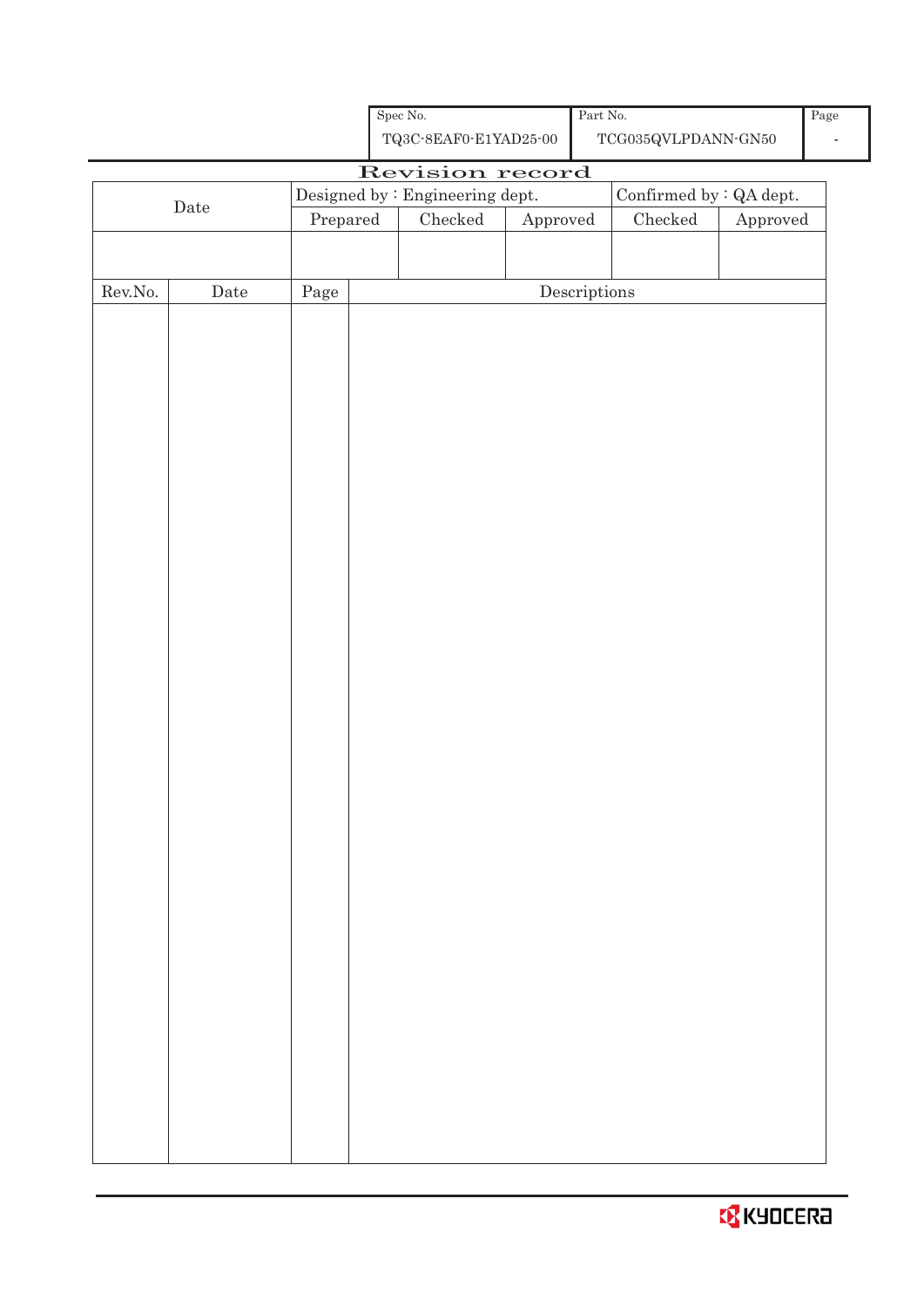| Spec No.              | Part No.            | $\blacksquare$ Page |
|-----------------------|---------------------|---------------------|
| TQ3C-8EAF0-E1YAD25-00 | TCG035QVLPDANN-GN50 |                     |

## 1. Application

This document defines the specification of TCG035QVLPDANN-GN50. (RoHS Compliant)

## 2. Construction and outline

| LCD.               | : Transmissive color dot matrix type TFT             |
|--------------------|------------------------------------------------------|
| Backlight system   | : LED                                                |
| Polarizer          | $\therefore$ Glare treatment                         |
| Additional circuit | : Timing controller, Power supply $(3.3V)$ input)    |
|                    | (without constant current circuit for LED Backlight) |

## 3. Mechanical specifications

| <b>Item</b>              | Specification                                         | Unit |
|--------------------------|-------------------------------------------------------|------|
| Outline dimensions<br>1) | $76.9(W)\times 63.9(H)\times 4.9(D)$                  | mm   |
| Active area              | $70.56(W)\times52.92(H)$<br>(8.8cm/3.5inch(Diagonal)) | mm   |
| Dot format               | $320 \times (R, G, B)(W) \times 240(H)$               | dot  |
| Dot pitch                | $0.0735(W)\times0.2205(H)$                            | mm   |
| 2)<br>Base color         | Normally White                                        |      |
| <b>Mass</b>              | 45                                                    | g    |

1) Projection not included. Please refer to outline for details.

2) Due to the characteristics of the LCD material, the color varies with environmental temperature.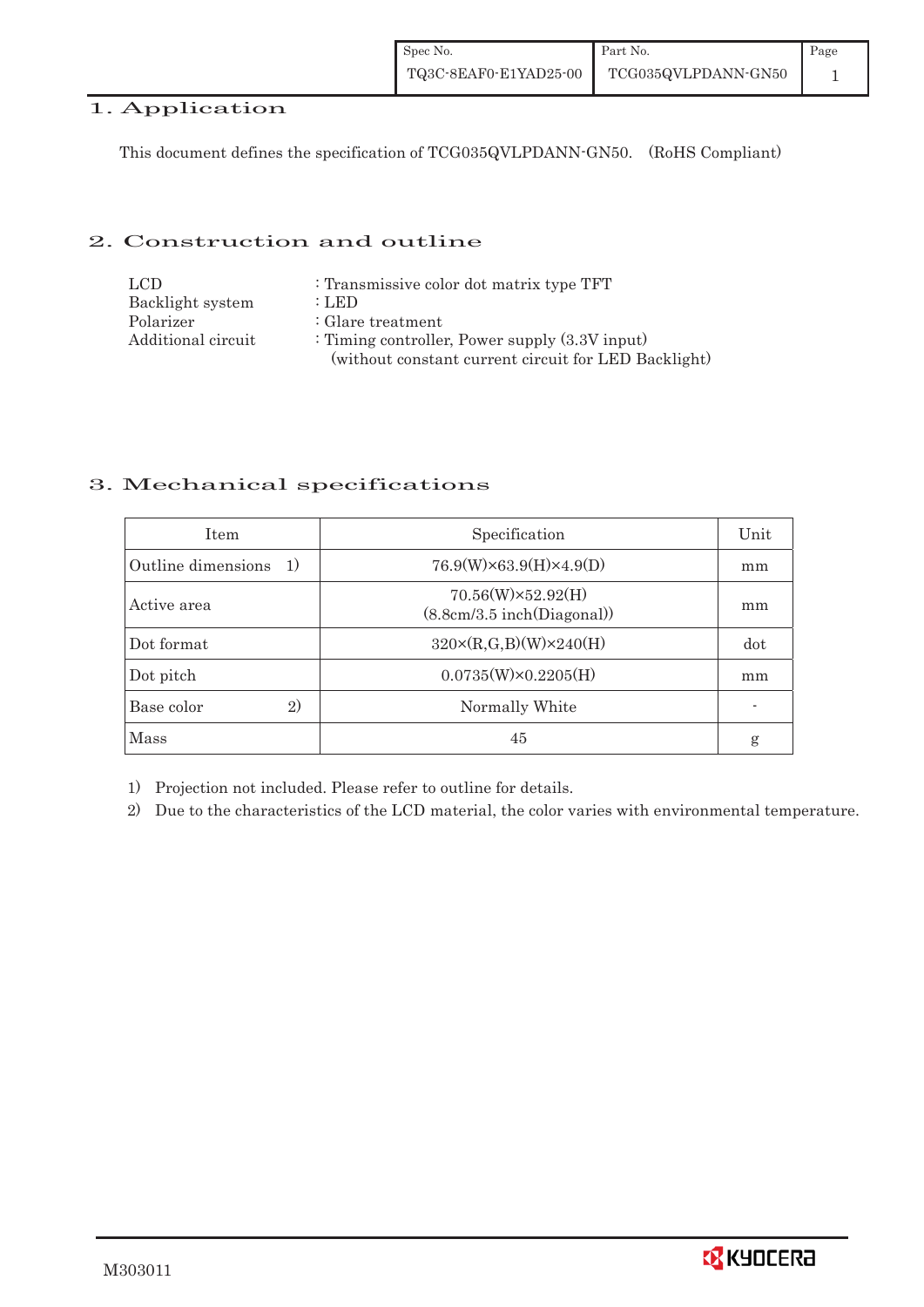## 4. Absolute maximum ratings

4-1.Electrical absolute maximum ratings

| Item                 |         | Symbol           | Min.   | Max. | Unit |
|----------------------|---------|------------------|--------|------|------|
| Supply voltage       |         | Vdd              | $-0.3$ | 4.0  |      |
| Input signal voltage |         | $\rm V_{\rm IN}$ | $-0.3$ | 4.0  |      |
| LED forward current  | $2)$ 3) |                  |        | 30   | mA   |

- 1) Input signal : CK, R0 ~ R7, G0 ~ G7, B0 ~ B7, HSYNC, VSYNC, ENAB, REST, CSB, SCK, SDI
- 2) For each "AN-CA"
- 3) Do not apply reversed voltage.
- 4-2. Environmental absolute maximum ratings

| Item                  |                | Symbol                  | Min.  | Max. | Unit      |
|-----------------------|----------------|-------------------------|-------|------|-----------|
| Operating temperature | $\overline{1}$ | Top                     | $-20$ | 70   | $\circ$ C |
| Storage temperature   | $\mathbf{2}$   | <b>T</b> <sub>STO</sub> | $-30$ | 80   | $\circ$ C |
| Operating humidity    | 3)             | $H_{OP}$                | 10    |      | %RH       |
| Storage humidity      | 3)             | <b>H</b> <sub>sto</sub> | 10    |      | %RH       |
| Vibration             |                |                         | 5)    | 5)   |           |
| Shock                 |                |                         | 6)    | 6)   |           |

1) Operating temperature means a temperature which operation shall be guaranteed. Since display performance is evaluated at 25°C, another temperature range should be confirmed.

2) Temp. =  $-30^{\circ}$ C $<$ 48h, Temp. =  $80^{\circ}$ C $<$ 168h

 Store LCD at normal temperature/humidity. Keep them free from vibration and shock. An LCD that is kept at a low or a high temperature for a long time can be defective due to other conditions, even if the low or high temperature satisfies the standard. (Please refer to "Precautions for Use" for details.)

- 3) Non-condensing
- 4) Temp.  $\leq 40^{\circ}$ C, 85%RH Max.
	- Temp.  $>$  40°C, Absolute humidity shall be less than 85%RH at 40°C.
- 5)

| Frequency       | $10\sim$ 55 Hz    | Acceleration value         |
|-----------------|-------------------|----------------------------|
| Vibration width | $0.15$ m m        | $(0.3{\sim}9~{\rm m/s^2})$ |
| Interval        | $10 - 55 - 10$ Hz | 1 minutes                  |

 2 hours in each direction X, Y, Z (6 hours total) EIAJ ED-2531

6) Acceleration: 490 m/s2, Pulse width: 11 ms 3 times in each direction:  $\pm X$ ,  $\pm Y$ ,  $\pm Z$ EIAJ ED-2531

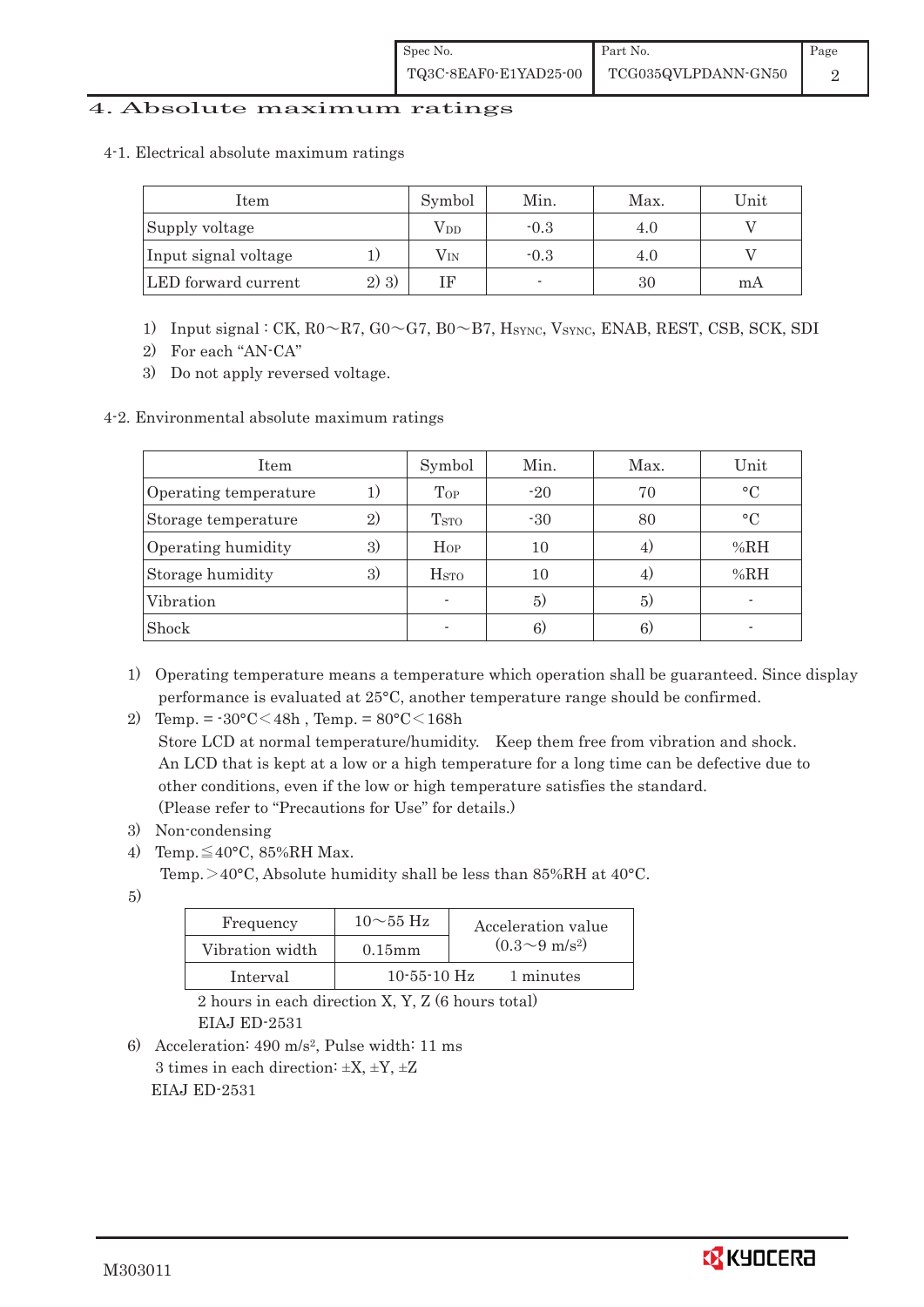| Spec No.              | Part No.            | Page |
|-----------------------|---------------------|------|
| TQ3C-8EAF0-E1YAD25-00 | TCG035QVLPDANN-GN50 |      |

## 5. Electrical characteristics

|                                 |                 |               |                    |      |                        | Temp. = $-20 \sim 70$ °C |
|---------------------------------|-----------------|---------------|--------------------|------|------------------------|--------------------------|
| Item                            | Symbol          | Condition     | Min.               | Typ. | Max.                   | Unit                     |
| Supply voltage                  | $V_{DD}$        |               | 3.0                | 3.3  | 3.6                    |                          |
| Current consumption             | $_{\rm{LDD}}$   | 2)            |                    | 8.0  | 11.3                   | mA                       |
| Permissive input ripple voltage | $\rm V_{RP}$    | $V_{DD}=3.3V$ | ۰                  |      | 100                    | $mVp-p$                  |
|                                 | $\rm V_{II}$    | "Low" level   | $\theta$           |      | 0.2V <sub>DD</sub>     | V                        |
| 3)<br>Input signal voltage      | V <sub>IH</sub> | "High" level  | 0.8V <sub>DD</sub> |      | <b>V</b> <sub>DD</sub> |                          |

#### 1) V<sub>DD</sub>-turn-on conditions



240 (dot) I

ļ

3) Input signal : CK,  $R0 \sim R7$ ,  $G0 \sim G7$ ,  $B0 \sim B7$ , HSYNC, VSYNC, ENAB, REST, CSB, SCK, SDI

239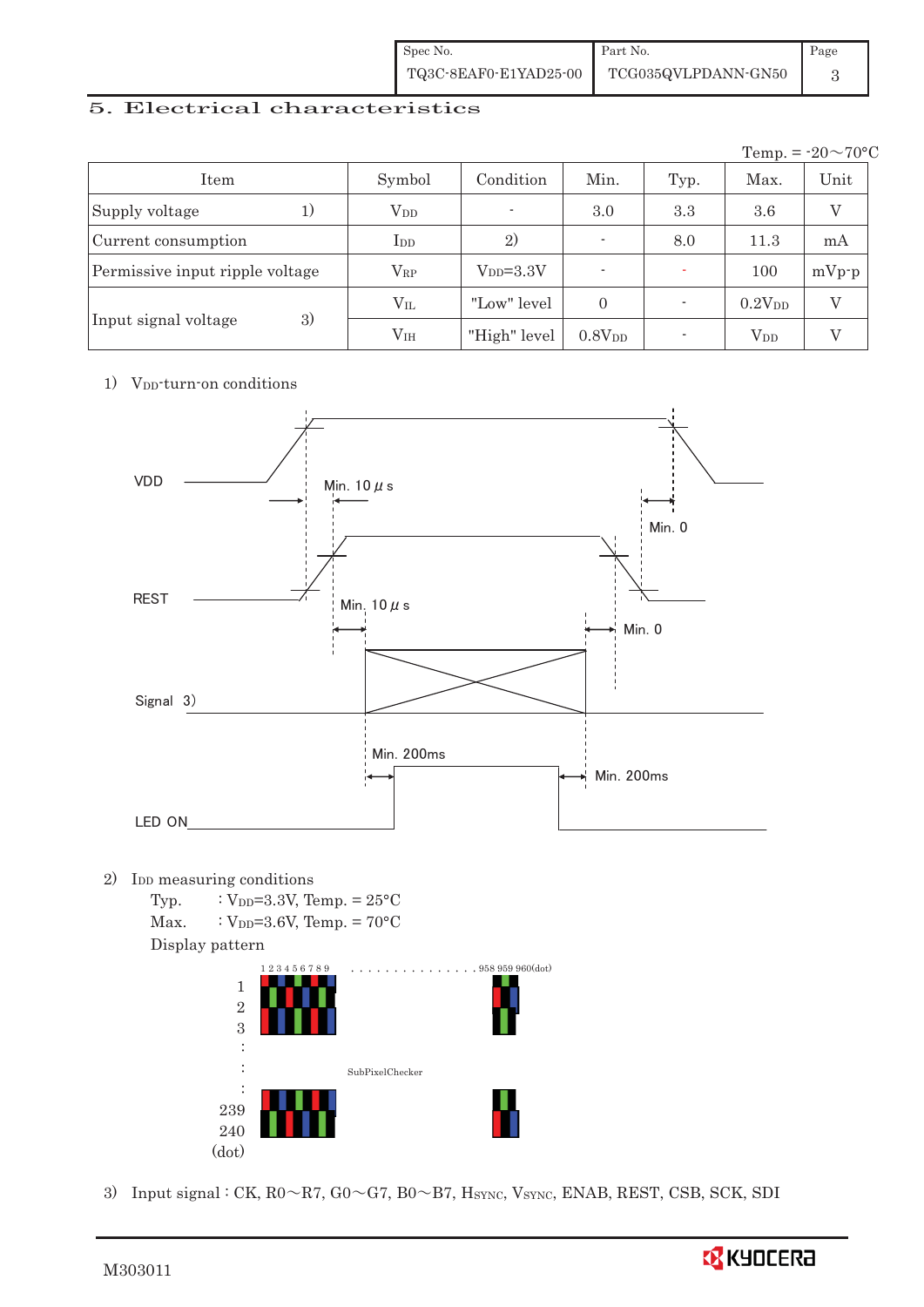| Spec No.              | Part No.            | Page |
|-----------------------|---------------------|------|
| TQ3C-8EAF0-E1YAD25-00 | TCG035QVLPDANN-GN50 |      |

# 6. Optical characteristics

Measuring spot =  $\phi$  6.0mm, Temp. = 25°C

| Item                                  |       | Symbol         | Condition                   | Min.                     | Typ.  | Max.                     | Unit              |
|---------------------------------------|-------|----------------|-----------------------------|--------------------------|-------|--------------------------|-------------------|
|                                       | Rise  | $\tau_r$       | $\theta = \phi = 0^{\circ}$ | $\overline{\phantom{a}}$ | 8     |                          | ms                |
| Response time                         | Down  | T d            | $\theta = \phi = 0^{\circ}$ |                          | 22    |                          | ms                |
|                                       |       | $\theta$ UPPER |                             |                          | 80    |                          |                   |
| Viewing angle range<br>View direction |       | $\theta$ LOWER |                             |                          | 60    |                          | deg.              |
| $: 12$ o'clock                        |       | $\phi$ LEFT    | $CR \ge 10$                 | $\overline{\phantom{a}}$ | 80    | $\overline{\phantom{a}}$ |                   |
| (Gray inversion)                      |       | $\phi$ RIGHT   |                             | $\overline{\phantom{a}}$ | 80    | $\overline{\phantom{0}}$ | deg.              |
| Contrast ratio                        |       | CR             | $\theta = \phi = 0^{\circ}$ | 700                      | 1,000 |                          | $\blacksquare$    |
| <b>Brightness</b>                     |       |                | IF=15mA/Line                | 700                      | 1,000 |                          | cd/m <sup>2</sup> |
|                                       | Red   | $\mathbf X$    | $\theta = \phi = 0^{\circ}$ | 0.550                    | 0.600 | 0.650                    |                   |
|                                       |       | У              |                             | 0.300                    | 0.350 | 0.400                    |                   |
|                                       |       | $\mathbf X$    | $\theta = \phi = 0^{\circ}$ | 0.295                    | 0.345 | 0.395                    |                   |
| Chromaticity                          | Green | У              |                             | 0.530                    | 0.580 | 0.630                    |                   |
| coordinates                           |       | $\mathbf X$    |                             | 0.110                    | 0.160 | 0.210                    |                   |
|                                       | Blue  | У              | $\theta = \phi = 0^{\circ}$ | 0.065                    | 0.115 | 0.165                    |                   |
|                                       |       | $\mathbf X$    | $\theta = \phi = 0^{\circ}$ | 0.255                    | 0.305 | 0.355                    |                   |
|                                       | White | y              |                             | 0.280                    | 0.330 | 0.380                    |                   |

6-1. Definition of contrast ratio

 $CR(Contrast ratio) =$  Brightness with all pixels "White" Brightness with all pixels "Black"

#### 6-2. Definition of response time



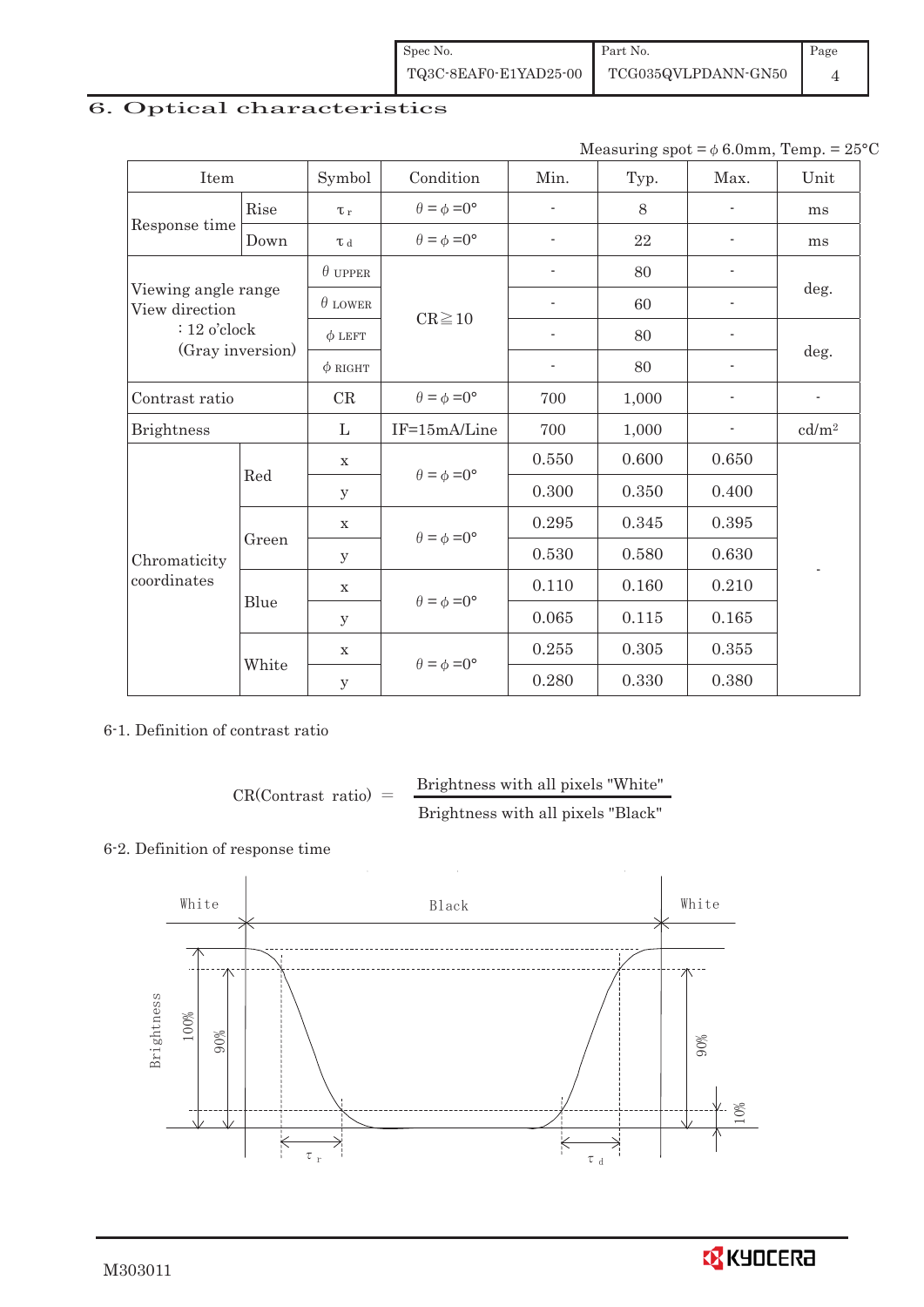| Spec No.              | Part No.            | $\blacksquare$ Page |
|-----------------------|---------------------|---------------------|
| TQ3C-8EAF0-E1YAD25-00 | TCG035QVLPDANN-GN50 |                     |



6-4. Brightness measuring points



- 1) Rating is defined as the white brightness at center of display screen(3).
- 2) 5 minutes after LED is turned on. (Ambient Temp.= $25^{\circ}$ C)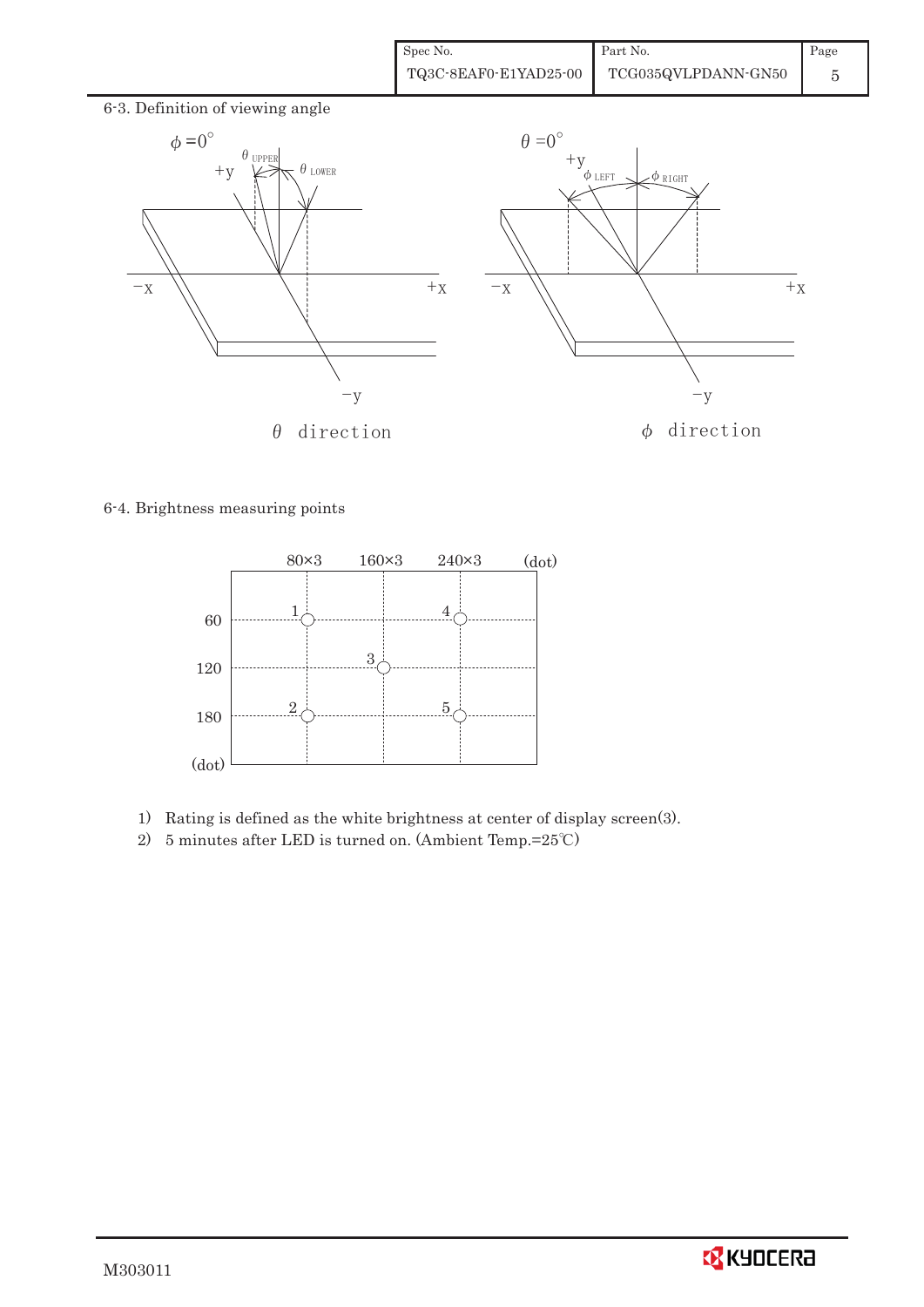# 7. Interface signals

| No.              | Symbol                   | Description                             | Note |
|------------------|--------------------------|-----------------------------------------|------|
| 1                | <b>GND</b>               | <b>GND</b>                              |      |
| $\sqrt{2}$       | <b>GND</b>               | <b>GND</b>                              |      |
| 3                | $V_{DD}$                 | 3.3V power supply                       |      |
| $\overline{4}$   | $V_{DD}$                 | 3.3V power supply                       |      |
| $\bf 5$          | ${\rm R0}$               | RED data signal(LSB)                    |      |
| 6                | R1                       | RED data signal                         |      |
| 7                | $\mathbf{R}2$            | RED data signal                         |      |
| 8                | R3                       | RED data signal                         |      |
| $\boldsymbol{9}$ | $\mathbf{R}4$            | RED data signal                         |      |
| 10               | ${\rm R5}$               | RED data signal                         |      |
| 11               | R6                       | RED data signal                         |      |
| 12               | R7                       | RED data signal(MSB)                    |      |
| 13               | G <sub>0</sub>           | GREEN data signal(LSB)                  |      |
| 14               | G <sub>1</sub>           | GREEN data signal                       |      |
| 15               | G <sub>2</sub>           | GREEN data signal                       |      |
| 16               | G <sub>3</sub>           | GREEN data signal                       |      |
| 17               | ${\rm G}4$               | GREEN data signal                       |      |
| 18               | G5                       | GREEN data signal                       |      |
| 19               | G <sub>6</sub>           | GREEN data signal                       |      |
| 20               | G7                       | GREEN data signal(MSB)                  |      |
| 21               | ${\rm B}0$               | BLUE data signal(LSB)                   |      |
| 22               | B1                       | BLUE data signal                        |      |
| 23               | B2                       | BLUE data signal                        |      |
| 24               | B3                       | BLUE data signal                        |      |
| 25               | $\rm B4$                 | BLUE data signal                        |      |
| ${\bf 26}$       | ${\rm B}5$               | BLUE data signal                        |      |
| 27               | ${\rm B}6$               | BLUE data signal                        |      |
| 28               | $\rm B7$                 | BLUE data signal(MSB)                   |      |
| 29               | <b>GND</b>               | <b>GND</b>                              |      |
| $30\,$           | $\mathrm{C}\mathrm{K}$   | Sampling clock                          |      |
| 31               | CSB                      | Select signal(SPI)                      |      |
| 32               | <b>H</b> <sub>SYNC</sub> | Horizontal synchronous signal(negative) |      |
| $33\,$           | <b>V</b> <sub>SYNC</sub> | Vertical synchronous signal(negative)   |      |
| 34               | <b>ENAB</b>              | Data Enable (Low signal only)           |      |
| $35\,$           | $\operatorname{GND}$     | <b>GND</b>                              |      |
| $36\,$           | <b>REST</b>              | Reset signal                            |      |
| $37\,$           | $\operatorname{SCK}$     | Clock (SPI)                             |      |
| $38\,$           | ${\rm SDI}$              | Data signal(SPI)                        |      |
| $39\,$           | $\operatorname{GND}$     | $\mathop{\rm GND}$                      |      |
| $40\,$           | $\rm NC$                 | NC(Open)                                |      |
| $41\,$           | $\rm NC$                 | NC(Open)                                |      |
| $42\,$           | $\rm NC$                 | NC(Open)                                |      |
| 43               | $\rm NC$                 | $\rm NC$                                |      |
| $44\,$           | $\operatorname{GND}$     | $\operatorname{GND}$                    |      |
| $45\,$           | CA1                      | Cathode1                                |      |
| $46\,$           | $\rm NC$                 | $\rm NC$                                |      |
| $47\,$           | AN1                      | Anode1                                  |      |
| $\sqrt{48}$      | $\mbox{AN}2$             | Anode2                                  |      |
| 49               | $\rm NC$                 | $\rm NC$                                |      |
| $50\,$           | ${\rm CA}2$              | Cathode2                                |      |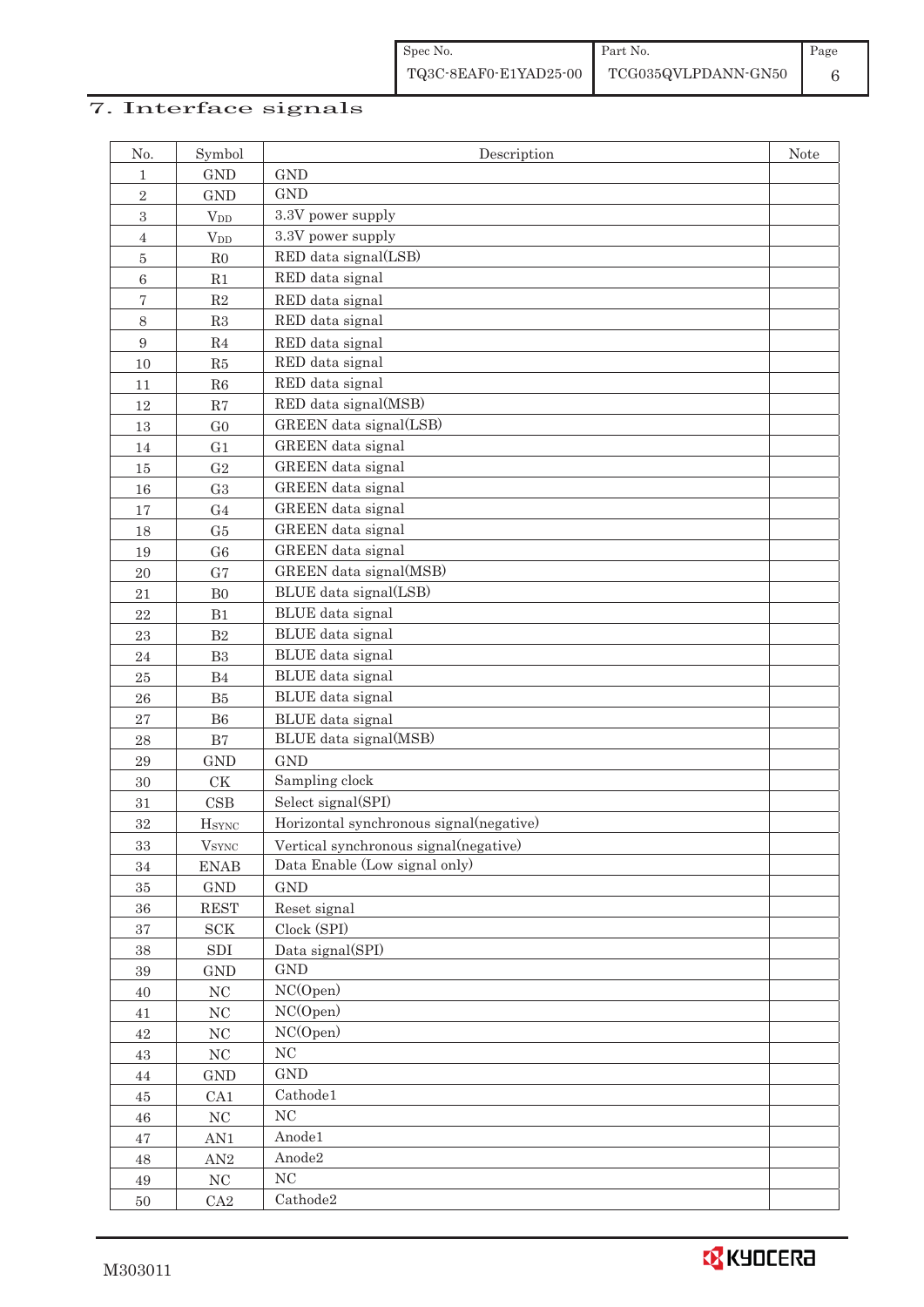| $\bullet$ Spec No.    | Part No.            | Page |
|-----------------------|---------------------|------|
| TQ3C-8EAF0-E1YAD25-00 | TCG035QVLPDANN-GN50 |      |

# 8. Input timing characteristics

# 8-1. LCD (Necessity of V·Hsync)

|                                    | Item        | Symbol              | Min.                     | Typ.                     | Max.                     | Unit       | <b>Note</b> |
|------------------------------------|-------------|---------------------|--------------------------|--------------------------|--------------------------|------------|-------------|
|                                    | Frequency   | 1/Tc                | L.                       | 6.5                      |                          | <b>MHz</b> |             |
| Clock                              | Period      | $\operatorname{Tc}$ | $\overline{a}$           | 154                      | $\blacksquare$           | ns         |             |
| (CK)                               | High time   | Tch                 | 50                       |                          | $\blacksquare$           | ns         |             |
|                                    | Low time    | Tcl                 | 50                       | $\overline{a}$           | $\overline{\phantom{a}}$ | ns         |             |
| Data<br>$(R0 \sim R5, G0 \sim G5,$ | Set up time | Tds                 | 12                       | $\frac{1}{2}$            | $\blacksquare$           | ns         |             |
| $Bo \sim B5$                       | Hold time   | Tdh                 | 12                       | ÷,                       | $\overline{\phantom{a}}$ | ns         |             |
|                                    | Set up time | Ths                 | 20                       | $\frac{1}{2}$            | $\overline{\phantom{a}}$ | ns         |             |
|                                    | Hold time   | Thh                 | $20\,$                   | $\frac{1}{2}$            | $\overline{\phantom{a}}$ | ns         |             |
| Horizontal sync.                   | Frequency   | 1/Th                | $\overline{\phantom{a}}$ | 14.9                     | $\overline{\phantom{a}}$ | kHz        |             |
| Signal<br>(H <sub>SYNC</sub> )     | Period      | Th                  | $\overline{\phantom{a}}$ | 408                      | $\overline{\phantom{a}}$ | Tc         |             |
|                                    | Front porch | Thf                 | $\overline{\phantom{a}}$ | 20                       | $\blacksquare$           | Tc         |             |
|                                    | Back porch  | Thb                 | $\overline{\phantom{a}}$ | 68                       | $\overline{\phantom{a}}$ | Tc         |             |
| Horizontal display period          |             | Thd                 |                          | 320                      |                          | Tc         |             |
|                                    | Set up time | Tvs                 | 20                       | $\frac{1}{2}$            | $\overline{\phantom{a}}$ | ns         |             |
| Vertical sync.                     | Hold time   | Tvh                 | 20                       | $\frac{1}{2}$            | $\overline{\phantom{a}}$ | ns         |             |
| Signal                             | Period      | $\operatorname{Tv}$ | $\blacksquare$           | 262                      | $\blacksquare$           | Th         |             |
| (V <sub>SYNC</sub> )               | Front porch | Tvf                 | $\blacksquare$           | $\overline{4}$           | $\overline{\phantom{a}}$ | Th         |             |
|                                    | Back porch  | Tvb                 | $\overline{\phantom{a}}$ | 18                       | $\overline{\phantom{a}}$ | Th         |             |
| Vertical display period            |             | Tvd                 |                          | 240                      |                          | Th         |             |
| Synchronous signal phase lag       |             | Thy                 | $\overline{O}$           | $\overline{\phantom{a}}$ | 240                      | Tc         |             |
| Refresh rate                       |             | 1/Tv                | $\blacksquare$           | 60                       | $\frac{1}{2}$            | Hz         |             |
| Reset signal (REST)                | Pulse width | Tres                | 10                       | $\overline{\phantom{0}}$ | $\blacksquare$           | $\mu$ s    |             |

1) In case of lower frequency, the deterioration of the display quality, flicker etc., may occur.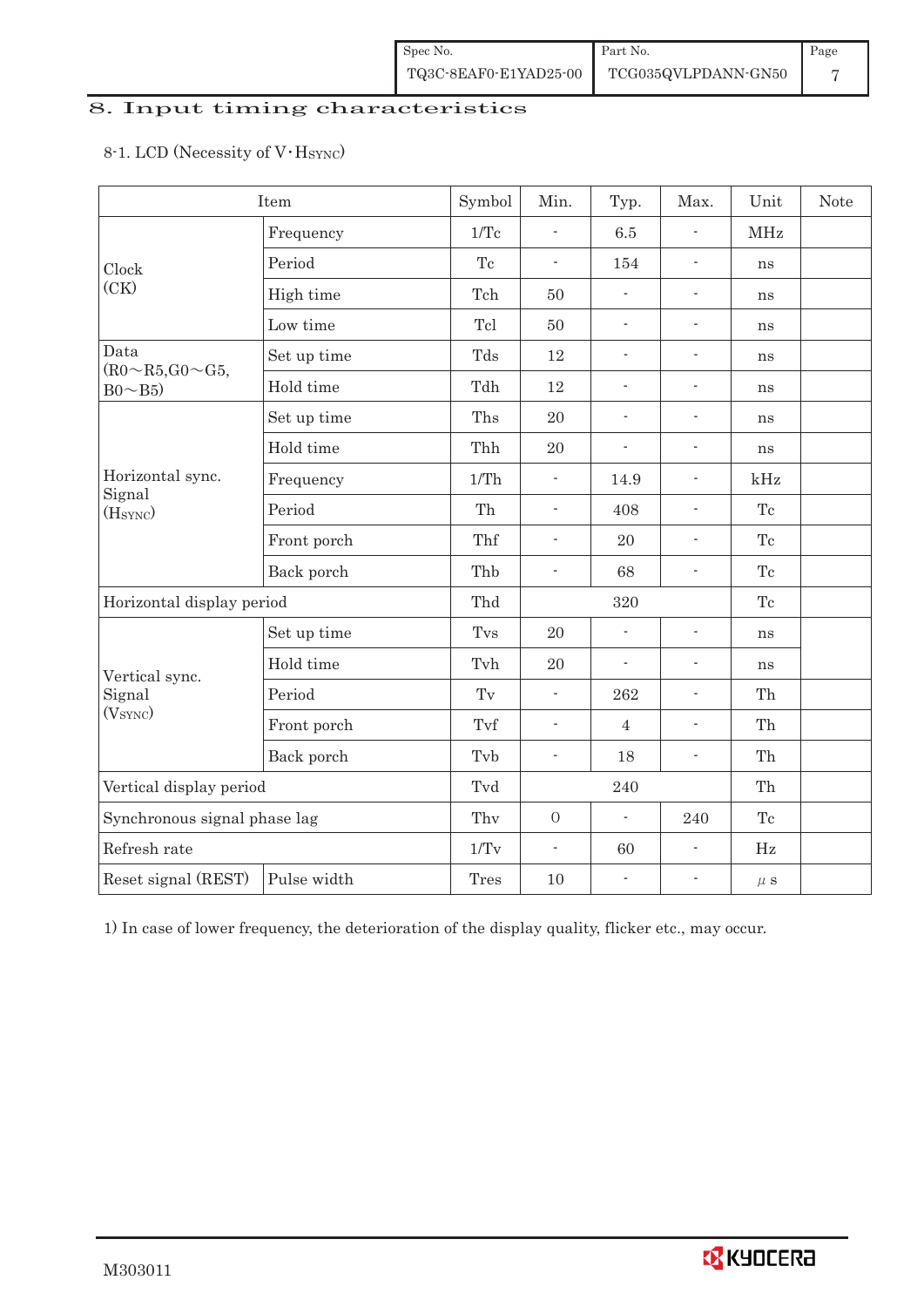





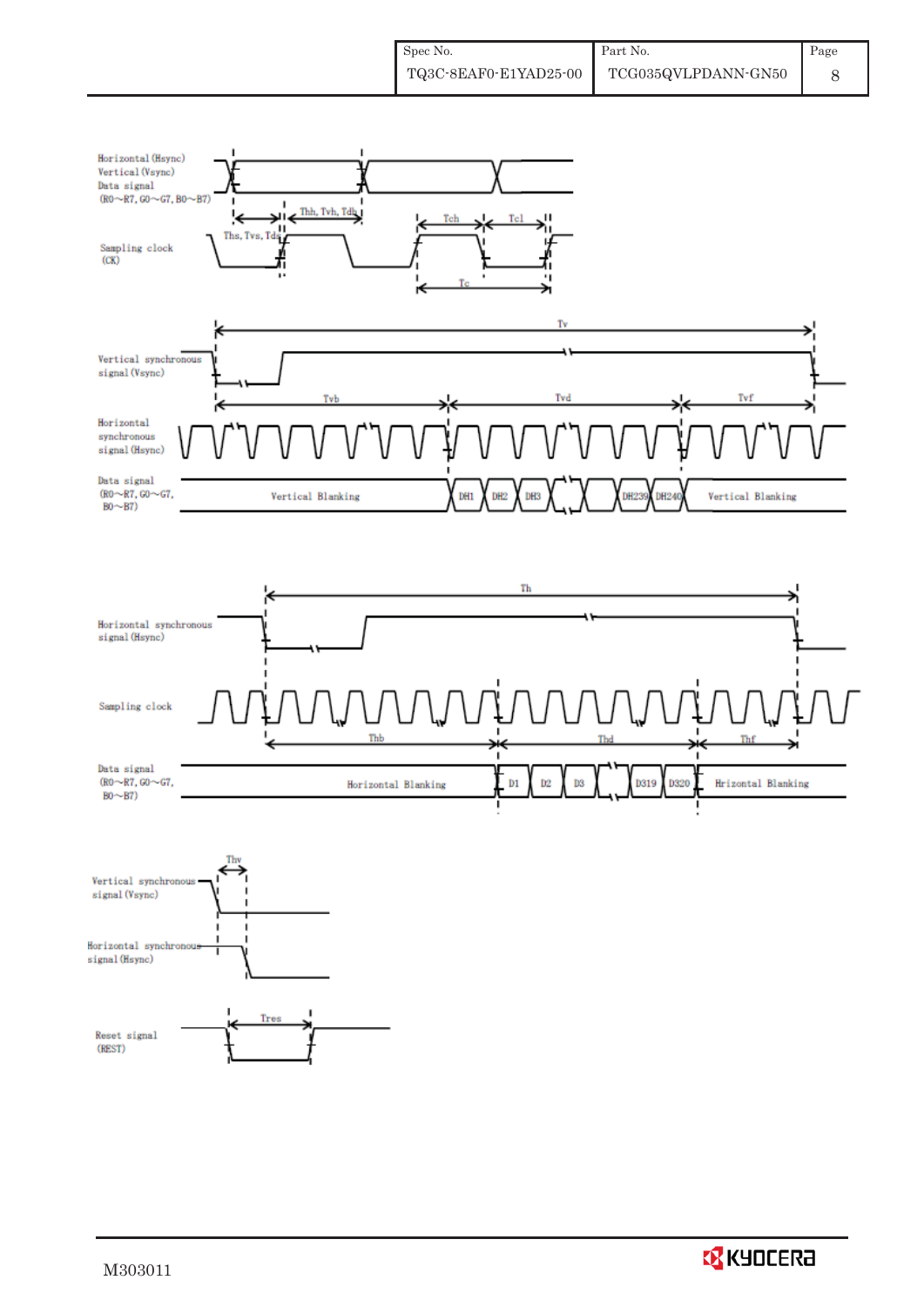Spec No. TQ3C-8EAF0-E1YAD25-00 Part No. TCG035QVLPDANN-GN50 Page 9

#### 8-2. SPI

|                        | Item        | Symbol       | Min. | Typ.                     | Max.                     | Unit | Note |
|------------------------|-------------|--------------|------|--------------------------|--------------------------|------|------|
|                        | Period      | Tsc          | 50   |                          |                          | ns   |      |
| Clock<br>(SCK)         | High time   | Tsch         | 25   | $\overline{\phantom{0}}$ | $\blacksquare$           | ns   |      |
|                        | Low time    | Tscl         | 25   | ۰                        | $\overline{\phantom{a}}$ | ns   |      |
|                        | Set up time | <b>T</b> css | 50   | ۰                        | $\overline{\phantom{a}}$ | ns   |      |
| Select signal<br>(CSB) | Hold time   | Tcsh         | 50   | $\sim$                   | $\blacksquare$           | ns   |      |
|                        | High time   | <b>Tcs</b>   | 50   | $\overline{\phantom{0}}$ | $\overline{\phantom{a}}$ | ns   |      |
| Data signal<br>(SDI)   | Set up time | Tds          | 15   | ۰                        | $\blacksquare$           | ns   |      |
|                        | Hold time   | Tdh          | 15   | $\overline{\phantom{a}}$ | $\overline{\phantom{a}}$ | ns   |      |

## 㻲㼕㼞㼟㼠㻌㼀㼞㼍㼚㼟㼙㼕㼟㼟㼕㼛㼚㻌㻔㻾㼑㼓㼕㼟㼠㼑㼞㻕㻌㻱㼤㻚㻾㻜㻝㼔



Data signal  $\begin{pmatrix} 0 & 1 & 1 & 1 \end{pmatrix}$   $\begin{pmatrix} 0 & 0 & 0 \end{pmatrix}$  RW  $\begin{pmatrix} 0 & 0 & 0 \end{pmatrix}$  DB15  $\begin{pmatrix} 0 & 0 & 0 \end{pmatrix}$  DB14  $\begin{pmatrix} 0 & 0 & 0 \end{pmatrix}$  DB12  $\begin{pmatrix} 0 & 0 & 0 \end{pmatrix}$  DB11  $\begin{pmatrix} 0 & 0 & 0 \end{pmatrix}$ Clock<br>(SCK)  $\begin{array}{ccc} 1 & 1 \end{array}$  0 0  $\begin{array}{ccc} \end{array}$  RS  $\begin{array}{ccc} \end{array}$  RW  $\begin{array}{ccc} \end{array}$  DB15  $\begin{array}{ccc} \end{array}$  DB13  $\begin{array}{ccc} \end{array}$  DB12 DB11 DB10 DB9 3 4 5 6 7 8 9 10 11 12 13 14 15 16 17 18  $\begin{array}{ccc} 0 & 1 & 1 \end{array}$   $\begin{array}{ccc} 1 & 1 \end{array}$   $\begin{array}{ccc} 0 & 0 \end{array}$   $\begin{array}{ccc} \begin{array}{ccc} \text{RS} & \text{RW} & \text{DB15} & \text{DB14} & \text{DB12} & \text{DB11} & \text{DB10} & \text{DB9} & \text{DB8} & \text{DB7} & \text{DB6} & \text{DB5} & \text{DB2} & \text{DB2} & \text{DB2} & \text{DB1} & \text{DB5} \end{array}$ 1 2 3 4 5 6 7 8 9 10 11 12 13 14 15 16 17 18 19 20 21 22 23 24 Device ID **The CONFERNATION** Index register setting / Instruction  $\angle$  MSB  $\angle$  LSE

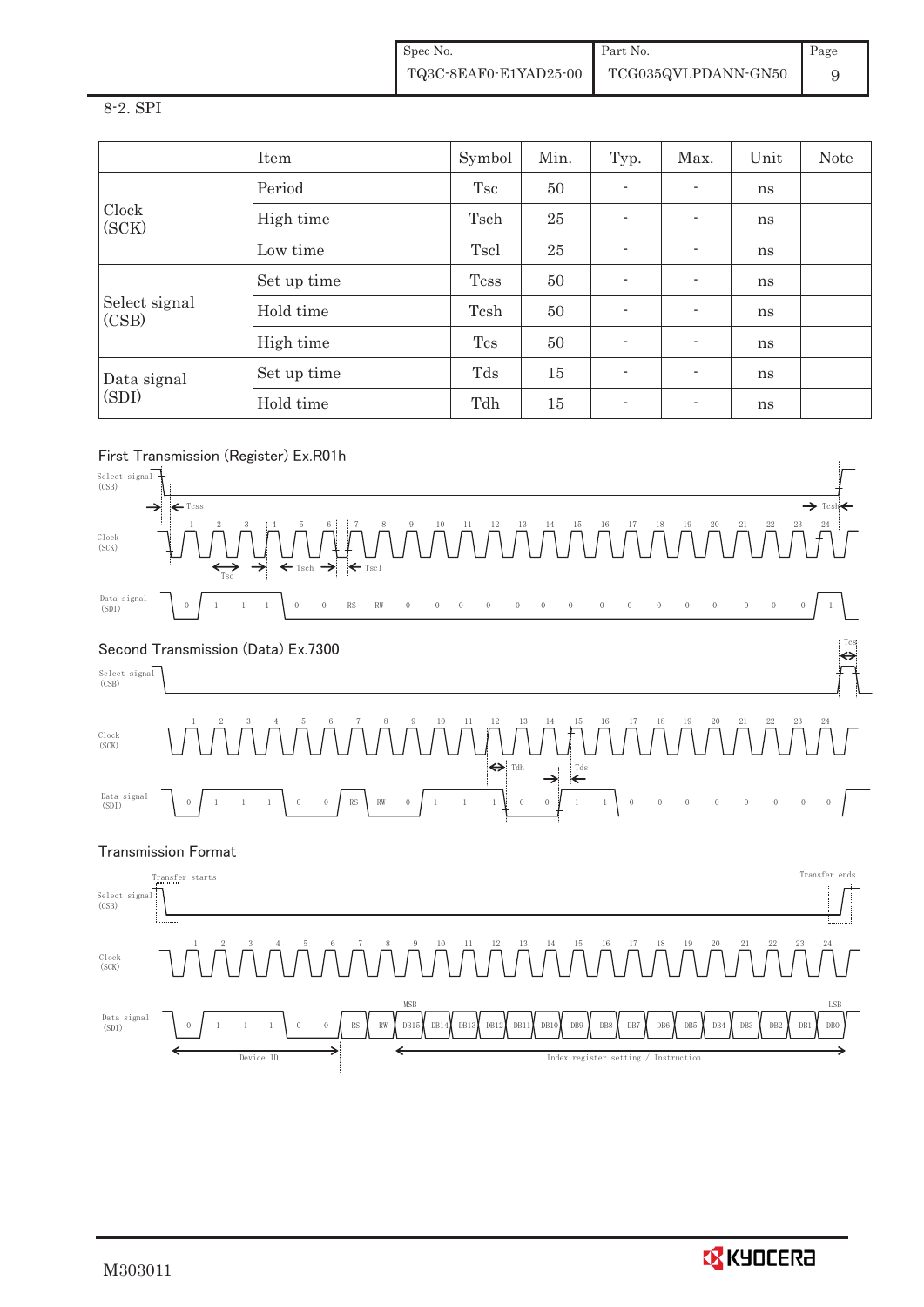#### 8-3. Register

| Reg#              | Hex Code         | Description     | Note |
|-------------------|------------------|-----------------|------|
| R01h              | 7300             | Basic format    | 1)   |
| R02h              | 0200             | Display driving |      |
| R03h              | 6464             | Power supply    |      |
| R04h              | 04C7             | Basic format    |      |
| R05h              | F444             |                 |      |
| R06h              | E860             | Display driving |      |
| R08h              | 06FF             | Power supply    |      |
| R <sub>0</sub> Ah | 4008             | Display quality |      |
| ROBh              | D <sub>400</sub> | Panel driving   |      |
| R <sub>0</sub> Dh | 422C             |                 |      |
| <b>R0Eh</b>       | 2D00             | Power supply    |      |
| <b>R0Fh</b>       | 0000             |                 |      |
| R16h              | 9F80             | Display driving |      |
| R17h              | 2212             |                 |      |
| R1Eh              | 006D             | Power supply    |      |
| R30h              | 0001             |                 |      |
| R31h              | 0105             |                 |      |
| R32h              | 0000             |                 |      |
| R33h              | 0102             |                 |      |
| R34h              | 0707             |                 |      |
| R35h              | 0206             | Display quality |      |
| R36h              | 0607             |                 |      |
| R37h              | 0201             |                 |      |
| R3Ah              | 1400             |                 |      |
| R <sub>3</sub> Bh | 1400             |                 |      |

#### 1) Reverse scan control



8-4. Input Data Signals and Display position on the screen

| D1, DH1<br>D2, DH1<br>D3, DH1<br>D2, DH2<br>D1, DH2<br>D3, DH2 |             | D320, DH1 |
|----------------------------------------------------------------|-------------|-----------|
| D1, DH240 D2, DH240 D3, DH240                                  | G<br>R<br>B |           |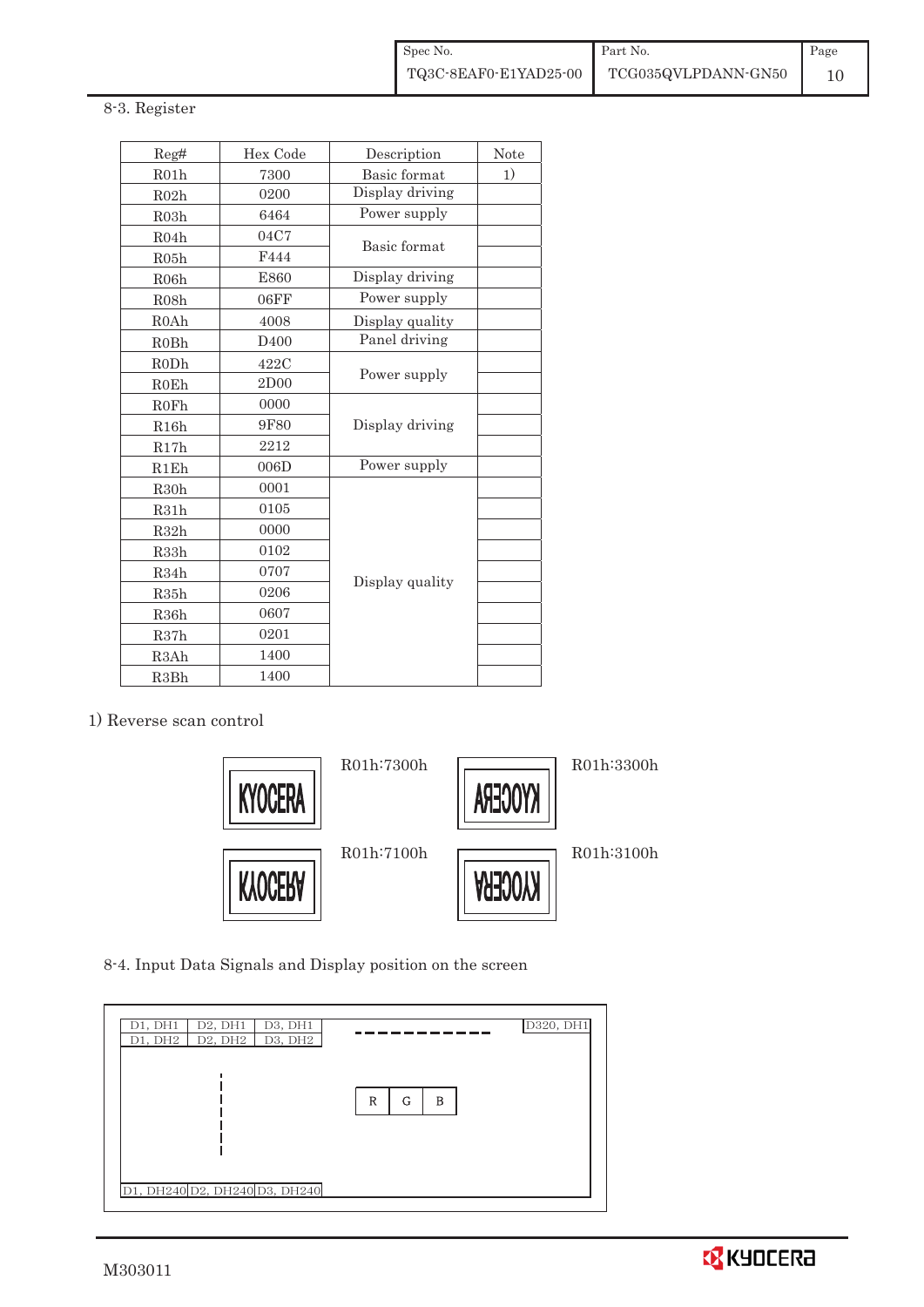Spec No. TQ3C-8EAF0-E1YAD25-00 Part No. TCG035QVLPDANN-GN50 Page 11

# Item Symbol Min. Typ. Max. Unit Note Forward current 1) IF  $\cdot$  15  $\cdot$  mA Ta=-20 $\sim$ 70°C Forward voltage  $1)$  VF  $-$  24.72 26.32 V IF=15mA, Ta=-20°C  $-$  23.68 25.28 V IF=15mA, Ta=25°C  $-$  23.04 24.64 V IF=15mA, Ta=70°C Operating life time 2), 3) T T - 50,000 - h IF=15mA, Ta=25°C

#### 9. Backlight characteristics

1) For each "AN-CA"

2) When brightness decrease 50% of minimum brightness. The average life of a LED will decrease when the LCD is operating at higher temperatures.

- 3) Life time is estimated data.(Condition : IF=15mA, Ta=25°C in chamber).
- 4) An input current below 5mA may reduce the brightness uniformity of the LED backlight. This is because the amount of light from each LED chip is different. Therefore, please evaluate carefully before finalizing the input current.

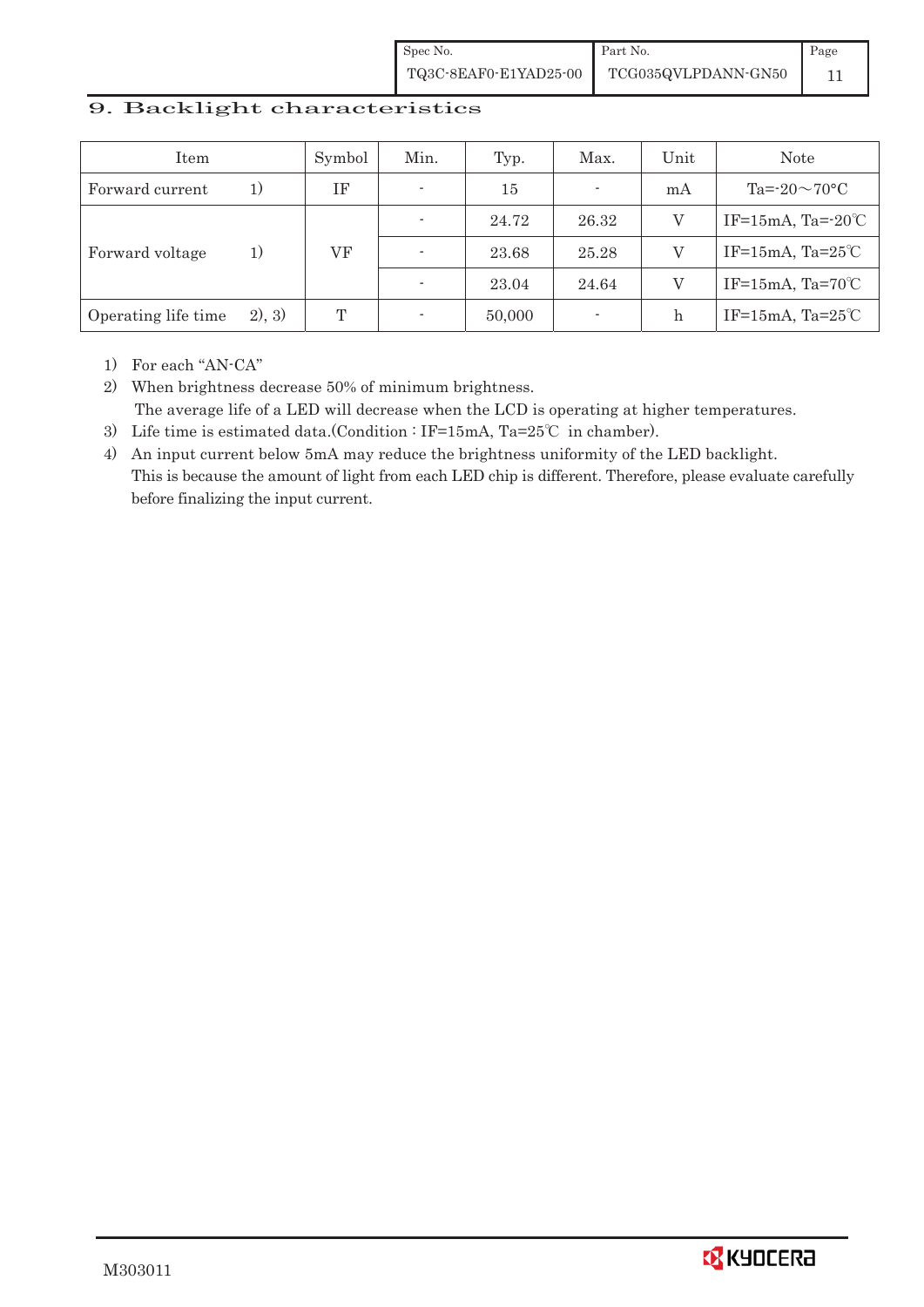## 10. Lot number identification

The lot number shall be indicated on the back of the backlight case of each LCD.

 $TCG035QVLPDANN\cdot GN50 - \Box\Box\cdot\Box\Box\cdot\Box$  MADE IN  $\Box$  $\Box$  $\Box$  $\downarrow \downarrow \quad \downarrow \quad \downarrow \qquad \qquad \downarrow$  $1 2 3 4 5$ 

- No1. No5. above indicate
	- 1. Year code
		- 2. Month code
		- 3. Date
		- 4. Version Number
		- 5. Country of origin (Japan or China)

| Year | 2014 | 2015 | 2016 | 2017 | 2018 | 2019 |
|------|------|------|------|------|------|------|
| Code |      | ◡    |      |      | ◡    |      |

| Month | Jan. | Feb. | Mar. | Apr. | May | Jun. |
|-------|------|------|------|------|-----|------|
| Code  |      |      |      |      |     |      |

| Month | Jul. | Aug. | Sep. | Oct.         | Nov. | $\operatorname{Dec.}$ |
|-------|------|------|------|--------------|------|-----------------------|
| Code  |      | U    |      | $\mathbf{v}$ |      |                       |

#### 11. Warranty

#### 11-1. Incoming inspection

Please inspect the LCD within one month after your receipt.

#### 11-2. Production warranty

 Kyocera warrants its LCD's for a period of 12 months from the ship date. Kyocera shall, by mutual agreement, replace or re-work defective LCD's that are shown to be Kyocera's responsibility.

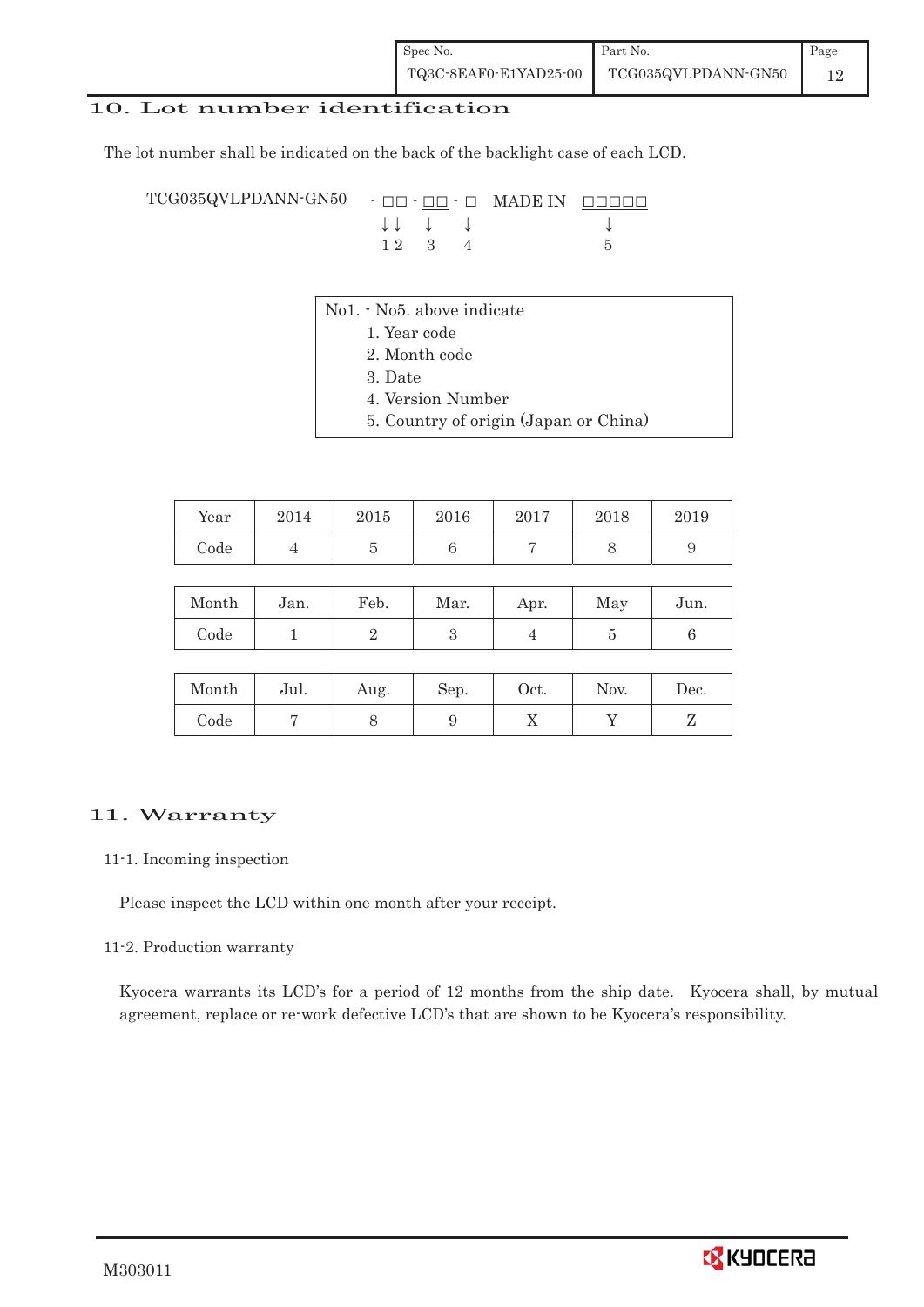## 12. Precautions for use

- 12-1. Installation of the LCD
- 1) A transparent protection plate shall be added to protect the LCD and its polarizer.
- 2) The LCD shall be installed so that there is no pressure on the LSI chips.
- 3) The LCD shall be installed flat, without twisting or bending.
- 4) A transparent protection sheet is attached to the polarizer. Please remove the protection film slowly before use, paying attention to static electricity.
- 12-2. Static electricity
- 1) Since CMOS ICs are mounted directly onto the LCD glass, protection from static electricity is required.
- 2) Workers should use body grounding. Operator should wear ground straps.

#### 12-3. LCD operation

1) The LCD shall be operated within the limits specified. Operation at values outside of these limits may shorten life, and/or harm display images.

#### 12-4. Storage

- 1) The LCD shall be stored within the temperature and humidity limits specified. Store in a dark area, and protect the LCD from direct sunlight or fluorescent light.
- 2) Always store the LCD so that it is free from external pressure onto it.

12-5. Usage

- 1) DO NOT store in a high humidity environment for extended periods. Polarizer degradation bubbles, and/or peeling off of the polarizer may result.
- 2) The front polarizer is easily scratched or damaged. Prevent touching it with any hard material, and from being pushed or rubbed.
- 3) The LCD screen may be cleaned by wiping the screen surface with a soft cloth or cotton pad using a little Ethanol.
- 4) Water may cause damage or discoloration of the polarizer. Clean condensation or moisture from any source immediately.
- 5) Always keep the LCD free from condensation during testing. Condensation may permanently spot or stain the polarizer.
- 6) Do not disassemble LCD because it will result in damage.
- 7) This Kyocera LCD has been specifically designed for use in general electronic devices, but not for use in a special environment such as usage in an active gas. Hence, when the LCD is supposed to be used in a special environment, evaluate the LCD thoroughly beforehand and do not expose the LCD to chemicals such as an active gas.
- 8) Please do not use solid-base image pattern for long hours because a temporary afterimage may appear. We recommend using screen saver etc. in cases where a solid-base image pattern must be used.
- 9) Liquid crystal may leak when the LCD is broken. Be careful not to let the fluid go into your eyes and mouth. In the case the fluid touches your body; rinse it off right away with water and soap.

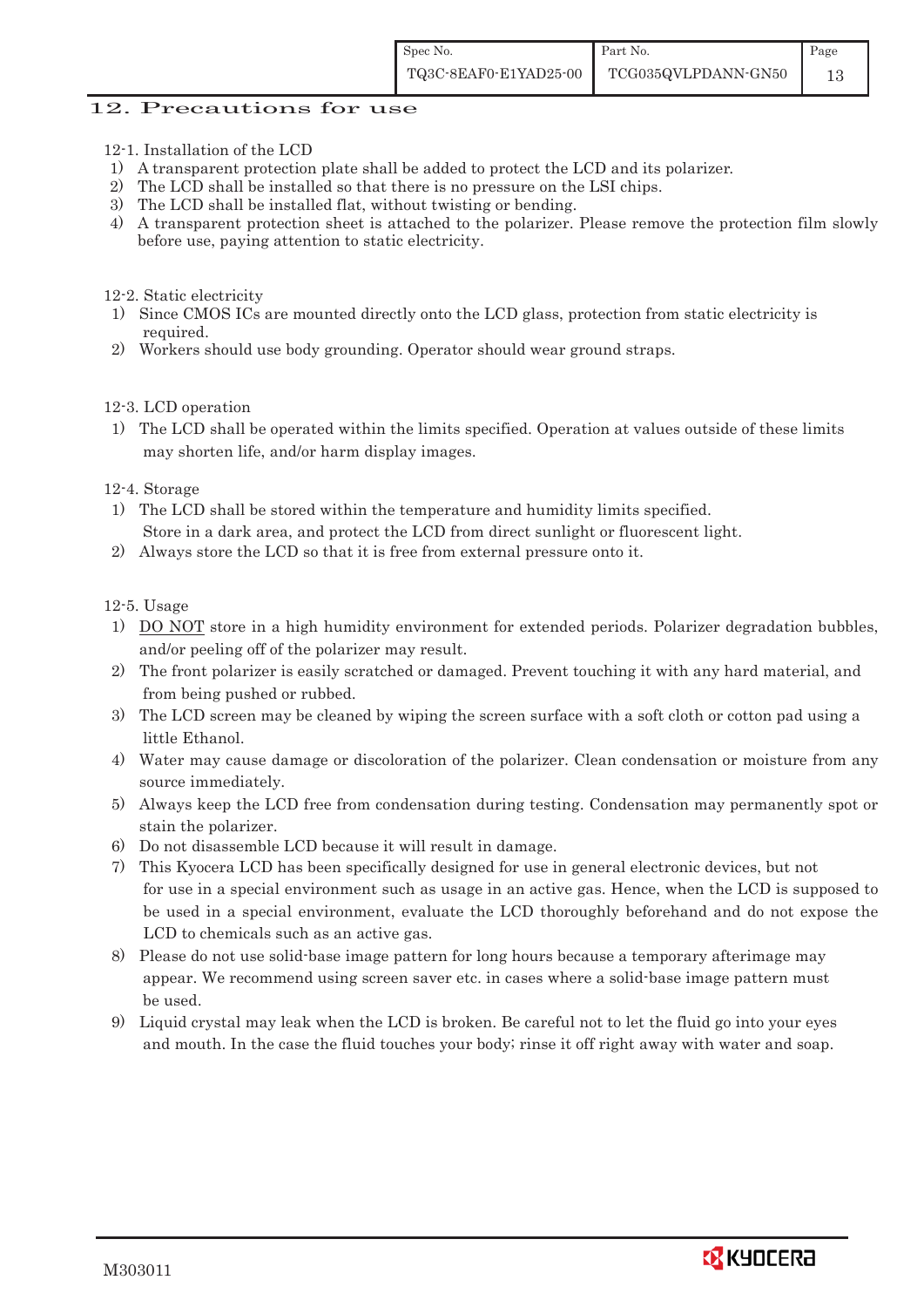## 13. Reliability test data

| Test item                            | Test condition                                                                                        | Test time |                                                            | Judgement                                                                  |
|--------------------------------------|-------------------------------------------------------------------------------------------------------|-----------|------------------------------------------------------------|----------------------------------------------------------------------------|
| High temp.<br>atmosphere             | $80^{\circ}$ C                                                                                        | 240h      | Display function<br>Display quality<br>Current consumption | $\therefore$ No defect<br>$\therefore$ No defect<br>$\therefore$ No defect |
| Low temp.<br>atmosphere              | $-30$ °C                                                                                              | 240h      | Display function<br>Display quality<br>Current consumption | $\therefore$ No defect<br>$\therefore$ No defect<br>$\therefore$ No defect |
| High temp.<br>humidity<br>atmosphere | 40°C 90% RH                                                                                           | 240h      | Display function<br>Display quality<br>Current consumption | : No defect<br>$\therefore$ No defect<br>$\therefore$ No defect            |
| Temp. cycle                          | $-30^{\circ}$ C<br>0.5 <sub>h</sub><br>0.5 <sub>h</sub><br>R.T.<br>$80^{\circ}$ C<br>0.5 <sub>h</sub> | 10cycles  | Display function<br>Display quality<br>Current consumption | $\therefore$ No defect<br>$\therefore$ No defect<br>$\therefore$ No defect |
| High temp.<br>operation              | $70^{\circ}$ C                                                                                        | 500h      | Display function<br>Display quality<br>Current consumption | : No defect<br>$\therefore$ No defect<br>$\therefore$ No defect            |

1) Each test item uses a test LCD only once. The tested LCD is not used in any other tests.

2) The LCD is tested in circumstances in which there is no condensation.

3) The reliability test is not an out-going inspection.

4) The result of the reliability test is for your reference purpose only. The reliability test is conducted only to examine the LCD's capability.

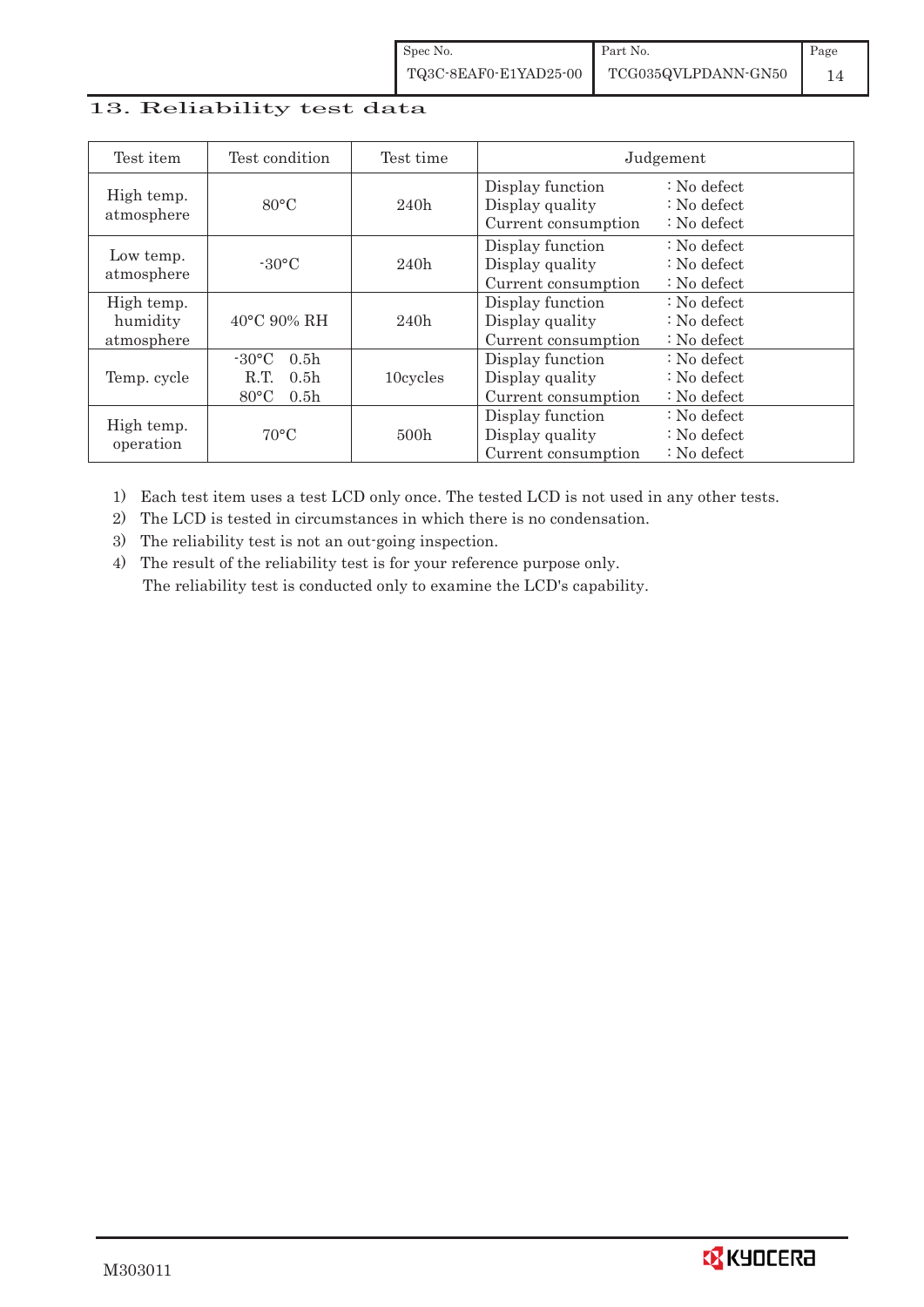

∢

Þ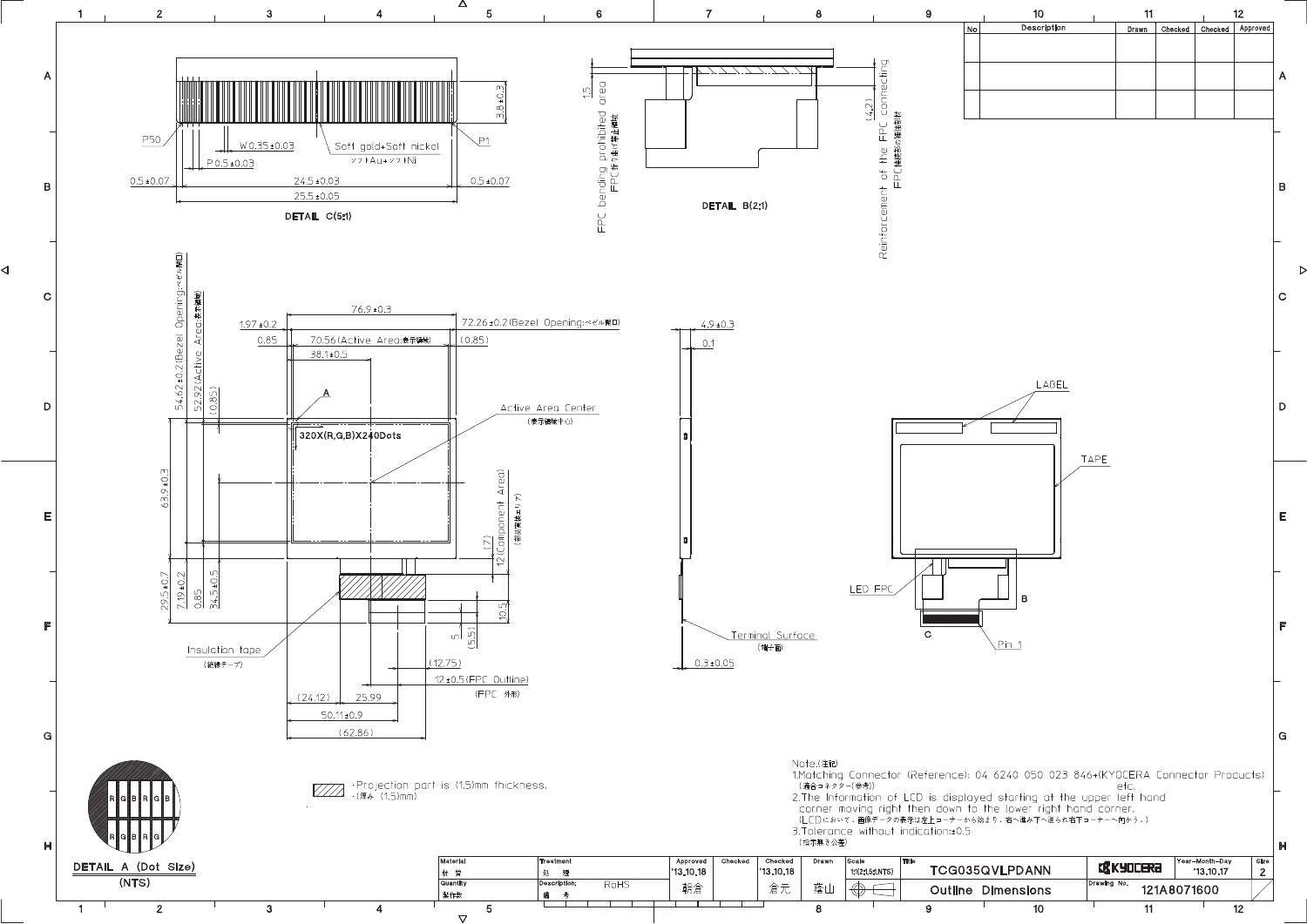| Spec No. | TQ3C-8EAF0-E2YAD25-00 |
|----------|-----------------------|
| Date.    | January 30, 2014      |

# KYOCERA INSPECTION STANDARD

# TYPE : TCG035QVLPDANN-GN50

|                   |          |                                 | Spec No.   | TQ3C-8EAF0-E2YAD25-00              |                     |
|-------------------|----------|---------------------------------|------------|------------------------------------|---------------------|
|                   |          |                                 | Date       | January 30, 2014                   |                     |
|                   |          |                                 |            |                                    |                     |
|                   |          |                                 |            |                                    |                     |
|                   |          |                                 |            |                                    |                     |
|                   |          |                                 |            |                                    |                     |
|                   |          |                                 |            |                                    |                     |
|                   |          |                                 |            |                                    |                     |
|                   |          |                                 |            |                                    |                     |
|                   |          |                                 |            |                                    |                     |
|                   |          |                                 |            | <b>KYOCERA INSPECTION STANDARD</b> |                     |
|                   |          |                                 |            |                                    |                     |
|                   |          |                                 |            |                                    |                     |
|                   |          |                                 |            | TYPE : TCG035QVLPDANN-GN50         |                     |
|                   |          |                                 |            |                                    |                     |
|                   |          |                                 |            |                                    |                     |
|                   |          |                                 |            |                                    |                     |
|                   |          |                                 |            |                                    |                     |
|                   |          |                                 |            |                                    |                     |
|                   |          |                                 |            |                                    |                     |
|                   |          |                                 |            |                                    |                     |
|                   |          |                                 |            |                                    |                     |
|                   |          |                                 |            |                                    |                     |
|                   |          |                                 |            |                                    |                     |
|                   |          |                                 |            |                                    |                     |
|                   |          |                                 |            |                                    |                     |
|                   |          |                                 |            |                                    |                     |
|                   |          |                                 |            |                                    |                     |
|                   |          |                                 |            |                                    |                     |
|                   |          |                                 |            |                                    |                     |
|                   |          |                                 |            |                                    |                     |
|                   |          |                                 |            | KYOCERA DISPLAY CORPORATION        |                     |
|                   |          |                                 |            |                                    |                     |
|                   |          |                                 |            |                                    |                     |
| Original          |          | Designed by : Engineering dept. |            | Confirmed by : QA dept.            |                     |
| <b>Issue Date</b> | Prepared | Checked                         | Approved   | Checked                            |                     |
| January 30, 2014  | H. Mori  | y. Jamazaki                     | M.FujiTani | $D.$ Sato                          | Approved<br>I Hamas |

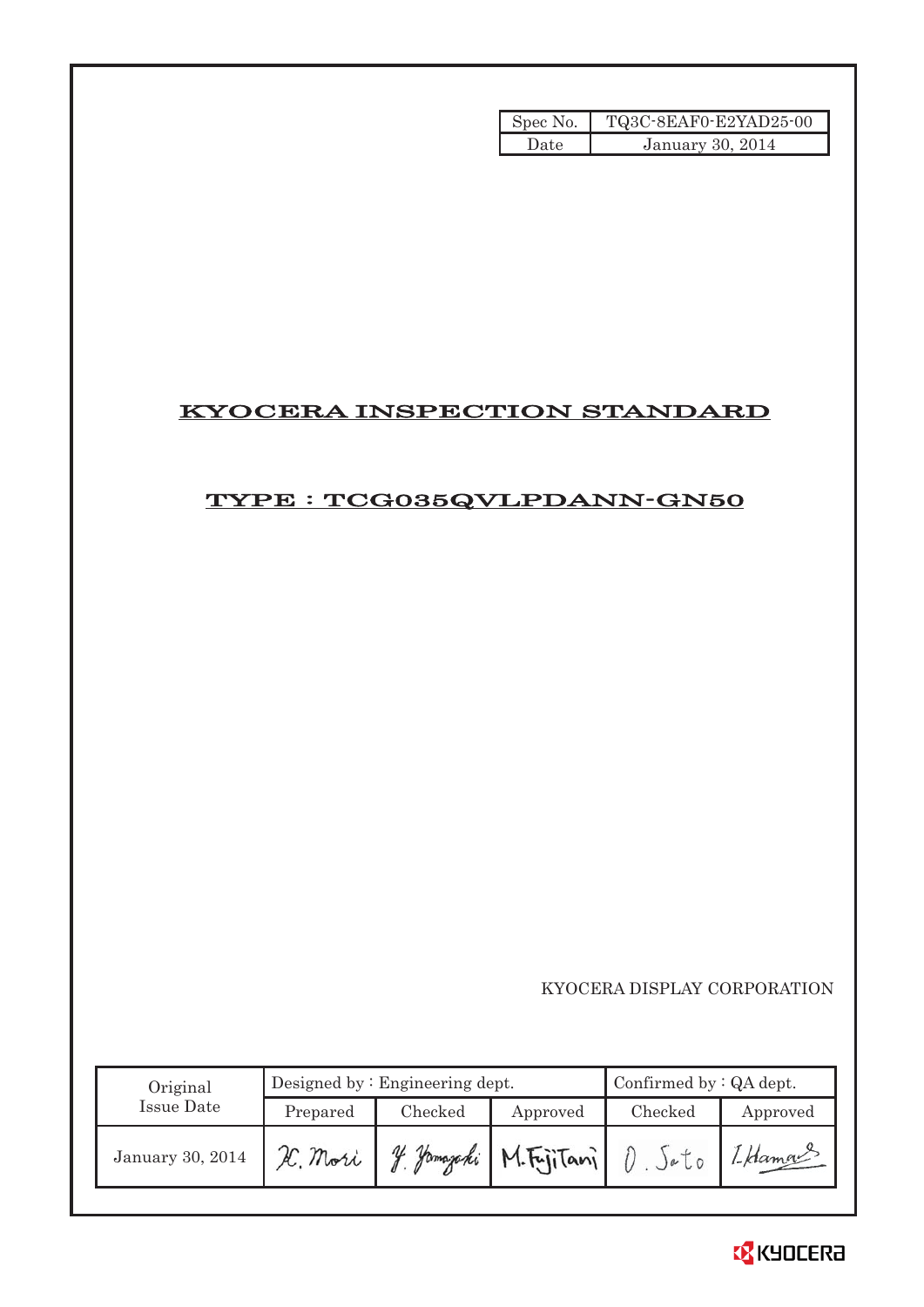| Spec No.              | Part No.            | Page |
|-----------------------|---------------------|------|
| TQ3C-8EAF0-E2YAD25-00 | TCG035QVLPDANN-GN50 |      |

| Revision record<br>Confirmed by $\colon$ QA dept.<br>Designed by : Engineering dept.<br>$\rm{Date}$<br>$\rm Checked$<br>${\it Checked}$<br>Prepared<br>${\Large\bf Approved}$<br>${\Large\bf Approved}$<br>$\label{eq:2} \textbf{Descriptions}$<br>${\rm Rev. No.}$<br>$\rm{\textbf{Date}}$<br>$\rm Page$ |
|-----------------------------------------------------------------------------------------------------------------------------------------------------------------------------------------------------------------------------------------------------------------------------------------------------------|
|                                                                                                                                                                                                                                                                                                           |
|                                                                                                                                                                                                                                                                                                           |
|                                                                                                                                                                                                                                                                                                           |
|                                                                                                                                                                                                                                                                                                           |
|                                                                                                                                                                                                                                                                                                           |
|                                                                                                                                                                                                                                                                                                           |
|                                                                                                                                                                                                                                                                                                           |
|                                                                                                                                                                                                                                                                                                           |
|                                                                                                                                                                                                                                                                                                           |
|                                                                                                                                                                                                                                                                                                           |
|                                                                                                                                                                                                                                                                                                           |
|                                                                                                                                                                                                                                                                                                           |
|                                                                                                                                                                                                                                                                                                           |
|                                                                                                                                                                                                                                                                                                           |
|                                                                                                                                                                                                                                                                                                           |
|                                                                                                                                                                                                                                                                                                           |
|                                                                                                                                                                                                                                                                                                           |
|                                                                                                                                                                                                                                                                                                           |
|                                                                                                                                                                                                                                                                                                           |
|                                                                                                                                                                                                                                                                                                           |
|                                                                                                                                                                                                                                                                                                           |
|                                                                                                                                                                                                                                                                                                           |
|                                                                                                                                                                                                                                                                                                           |
|                                                                                                                                                                                                                                                                                                           |
|                                                                                                                                                                                                                                                                                                           |
|                                                                                                                                                                                                                                                                                                           |
|                                                                                                                                                                                                                                                                                                           |
|                                                                                                                                                                                                                                                                                                           |
|                                                                                                                                                                                                                                                                                                           |
|                                                                                                                                                                                                                                                                                                           |
|                                                                                                                                                                                                                                                                                                           |
|                                                                                                                                                                                                                                                                                                           |
|                                                                                                                                                                                                                                                                                                           |
|                                                                                                                                                                                                                                                                                                           |
|                                                                                                                                                                                                                                                                                                           |
|                                                                                                                                                                                                                                                                                                           |
|                                                                                                                                                                                                                                                                                                           |
|                                                                                                                                                                                                                                                                                                           |
|                                                                                                                                                                                                                                                                                                           |
|                                                                                                                                                                                                                                                                                                           |
|                                                                                                                                                                                                                                                                                                           |

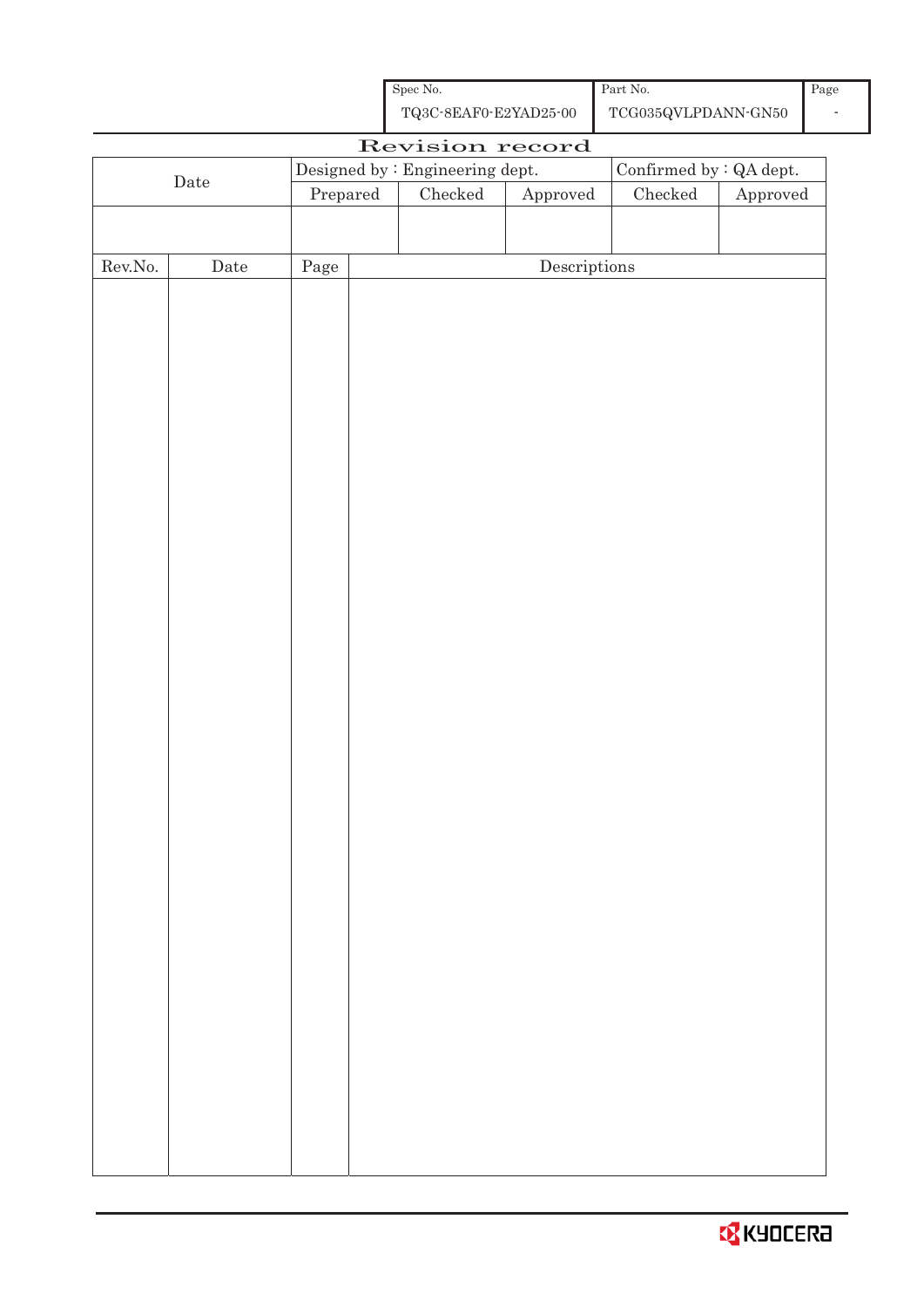# Visuals specification

| Note |
|------|
|------|

|                 |                                                                                                                                                                                       | Note                      |                                                                                                                                                                          |  |  |  |
|-----------------|---------------------------------------------------------------------------------------------------------------------------------------------------------------------------------------|---------------------------|--------------------------------------------------------------------------------------------------------------------------------------------------------------------------|--|--|--|
| General         | Customer identified anomalies not defined within this inspection standard shall be<br>1.<br>reviewed by Kyocera, and an additional standard shall be determined by mutual<br>consent. |                           |                                                                                                                                                                          |  |  |  |
|                 | 2.                                                                                                                                                                                    |                           | This inspection standard about the image quality shall be applied to any defect within<br>the effective viewing area and shall not be applicable to outside of the area. |  |  |  |
|                 | Inspection conditions<br>3.<br>Luminance                                                                                                                                              |                           |                                                                                                                                                                          |  |  |  |
|                 |                                                                                                                                                                                       | Inspection distance       | : 500 Lux min.<br>$\div 300$ mm.                                                                                                                                         |  |  |  |
|                 | Temperature                                                                                                                                                                           |                           | : 25 $\pm$ 5°C                                                                                                                                                           |  |  |  |
|                 | Direction                                                                                                                                                                             |                           | : Directly above                                                                                                                                                         |  |  |  |
| Definition of   | Dot defect                                                                                                                                                                            | Bright dot defect         | The dot is constantly "on" when power applied to the                                                                                                                     |  |  |  |
| inspection item |                                                                                                                                                                                       |                           | LCD, even when all "Black" data sent to the screen.                                                                                                                      |  |  |  |
|                 |                                                                                                                                                                                       |                           | Inspection tool: 5% Transparency neutral density filter.                                                                                                                 |  |  |  |
|                 |                                                                                                                                                                                       |                           | Count dot: If the dot is visible through the filter.                                                                                                                     |  |  |  |
|                 |                                                                                                                                                                                       |                           | Don't count dot: If the dot is not visible through the                                                                                                                   |  |  |  |
|                 |                                                                                                                                                                                       |                           | filter.<br>$\boxdot$<br>G<br>R G<br>в<br>RGBRGBRGB<br>dot defect<br>RGBRGBRGB                                                                                            |  |  |  |
|                 |                                                                                                                                                                                       | Black dot defect          | The dot is constantly "off" when power applied to the                                                                                                                    |  |  |  |
|                 |                                                                                                                                                                                       |                           | LCD, even when all "White" data sent to the screen.                                                                                                                      |  |  |  |
|                 |                                                                                                                                                                                       | Adjacent dot              | Adjacent dot defect is defined as two or more bright dot                                                                                                                 |  |  |  |
|                 |                                                                                                                                                                                       |                           | defects or black dot defects.                                                                                                                                            |  |  |  |
|                 |                                                                                                                                                                                       |                           | BRGBRG<br>G<br>RGBRGBRGB<br>dot defect<br>r G B R G B R<br>G                                                                                                             |  |  |  |
|                 | External                                                                                                                                                                              | Bubble, Scratch,          | Visible operating (all pixels "Black" or "White") and non                                                                                                                |  |  |  |
|                 | inspection                                                                                                                                                                            | Foreign particle          | operating.                                                                                                                                                               |  |  |  |
|                 |                                                                                                                                                                                       | (Polarizer, Cell,         |                                                                                                                                                                          |  |  |  |
|                 |                                                                                                                                                                                       | Backlight)                |                                                                                                                                                                          |  |  |  |
|                 |                                                                                                                                                                                       | Appearance                | Does not satisfy the value at the spec.                                                                                                                                  |  |  |  |
|                 |                                                                                                                                                                                       | inspection                |                                                                                                                                                                          |  |  |  |
|                 | Others                                                                                                                                                                                | LED wires                 | Damaged to the LED wires, connector, pin, functional                                                                                                                     |  |  |  |
|                 |                                                                                                                                                                                       |                           | failure or appearance failure.                                                                                                                                           |  |  |  |
|                 | Definition                                                                                                                                                                            | Definition of circle size | Definition of linear size                                                                                                                                                |  |  |  |
|                 | of size                                                                                                                                                                               |                           |                                                                                                                                                                          |  |  |  |
|                 |                                                                                                                                                                                       | $d = (a + b)/2$           |                                                                                                                                                                          |  |  |  |